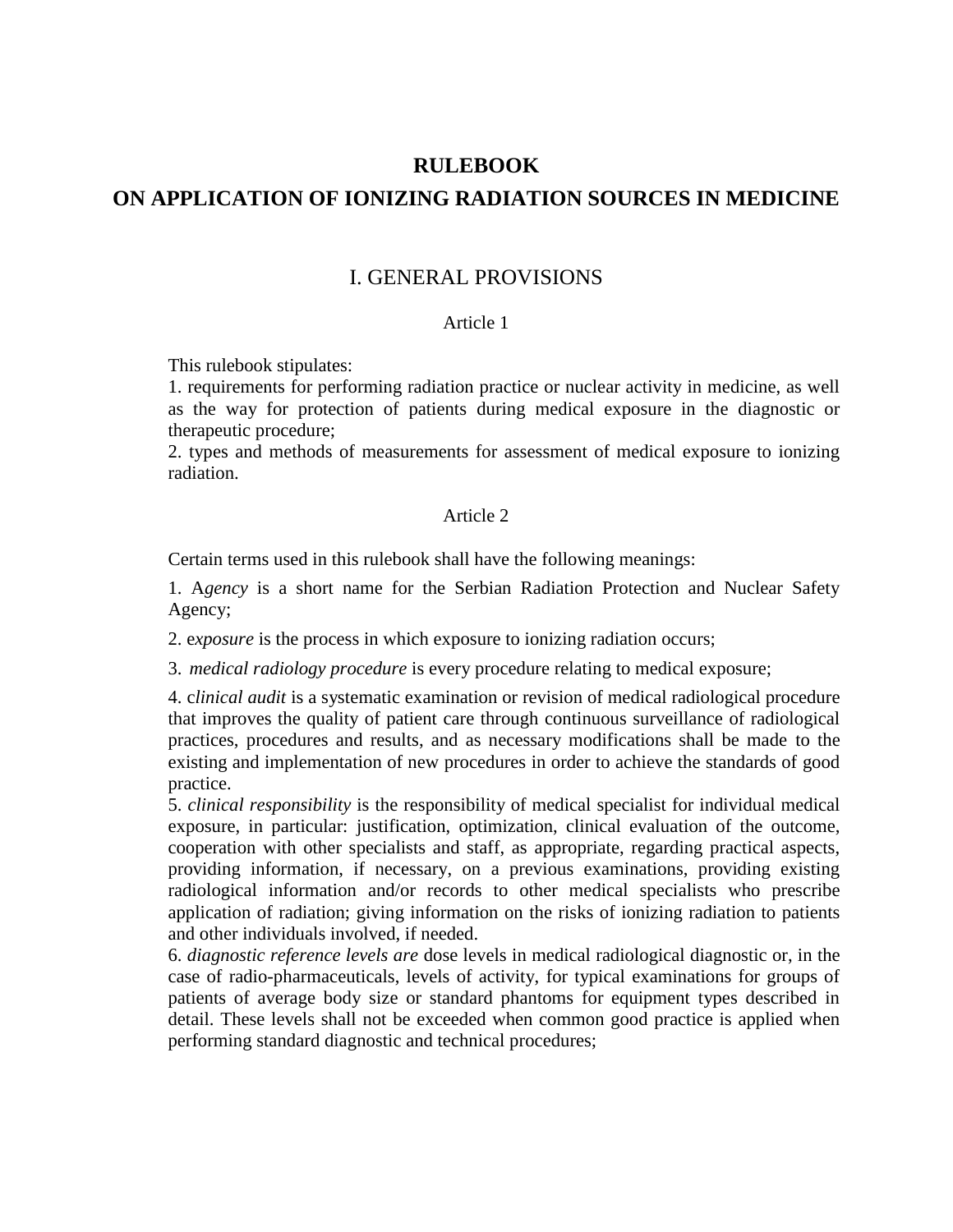7. *dose constraint* is a restricted expected dose of exposure from a defined source per individuals, for use at the planning stage in radiation protection when performing optimization;

8. *program of early diagnosis* in terms of this rulebook is a program of systematic examination of health of population using ionizing radiation, conducted by the ministry responsible for health;

9. *preventive health examinations* are preliminary and periodic medical examinations of workers in accordance with the regulations on safety and health at work;

10. *per caput effective dose is* the ratio between the effective dose and total of population, including both the population exposed and population not exposed to ionizing radiation;

11. *health screening* (or just screening) is a procedure with use of ionizing radiation sources for early diagnosis in population groups at risk;

12. *license holder* is a legal person that has the legal responsibility under the local law on carrying out radiation practices;

13. *individual detriments* are consequences of exposure that can be clinically observed and monitored in exposed individuals or their descendants, the appearance of which is either immediate or delayed, with a different probability of appearance;

14. *medico-legal procedure* is a procedure performed for insurance or legal purposes without a medical indication;

15. *patient dose* is the dose concerning patients or other individuals undergoing medical exposure;

16. *radio-diagnostic is in vivo* diagnostic nuclear medicine, medical diagnostic radiology and dental radiology;

17. r*adiotherapy* is the use of ionizing radiation sources, including nuclear medicine for therapeutic purposes, for the treatment of patients;

### Article 3

Radioactive waste in the medical use of ionizing radiation may arise from the use of sealed or open sources of ionizing radiation as well as from the use of accelerators that produce particles of sufficiently high energies.

Holders of license to perform radiation practices in medicine referred to in paragraph 1 of this Article shall be obliged to comply with the regulations governing waste management.

### Article 4

Before prescribing a program of early diagnosis, the ministry in charge of health matters shall obtain the approval from the Agency on the measures of protection against ionizing radiation required by the program.

### Article 5

Holder of a license to use the ionizing radiation sources in veterinary medicine is required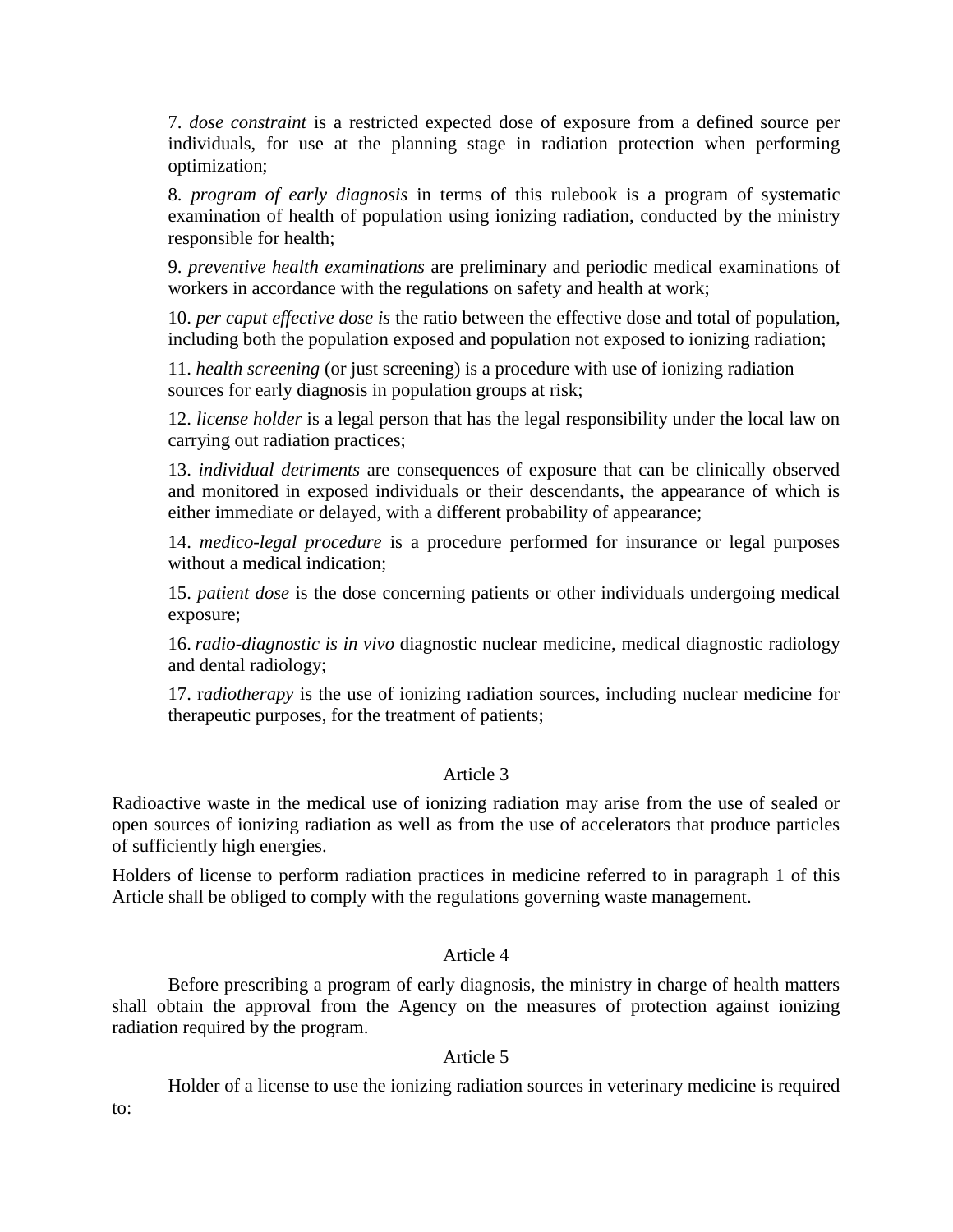1. implement the prescribed protection measures for occupationally exposed persons;

2. implement the prescribed protection measures for the population and environment;

3. apply the principle of justification and optimization in the process of planning application of ionizing radiation sources to animal;

4. apply the prescribed protective measures for individuals assisting in the process of application of ionizing radiation sources to the animal;

5. obtain a license from the Agency for the application of ionizing radiation sources on animals for scientific research purposes.

#### Article 6

Medical exposures to ionizing radiation are:

1. exposure of patients for diagnostic or therapeutic purposes;

2. exposure of workers during preventive health examinations;

3. exposure of individuals as part of the program of early diagnosis;

4. exposure of healthy individuals or patients voluntarily participating in medical, biomedical, diagnostic or therapeutic research programs;

5. exposure of individuals in the medico-legal procedures;

Medical exposures to ionizing radiation are also the exposure of individuals which knowingly and willingly (outside of their professions) assist and facilitate the exposure of patients.

### **Justification of exposure**

### Article 7

Medical exposure shall be implemented so that the total benefit to which leads, including direct medical benefit to the individual and to the society shall be greater than the possible harm to the health that such exposure can cause to the individual.

When evaluating justification the purpose and objective of the diagnostic or therapeutic procedure shall be compared; the total prospective benefit to the individual and society; harm to health that may occur and risk of available alternative techniques that can achieve the same objective without the use of ionizing radiation or by the use of small doses of ionizing radiation.

#### Article 8

It is particularly important that justification of any new practice that includes exposure shall be evaluated before approving its application.

Justification of existing types of practices involving medical exposure shall be revised each time when new important evidence about their effectiveness or consequences arises.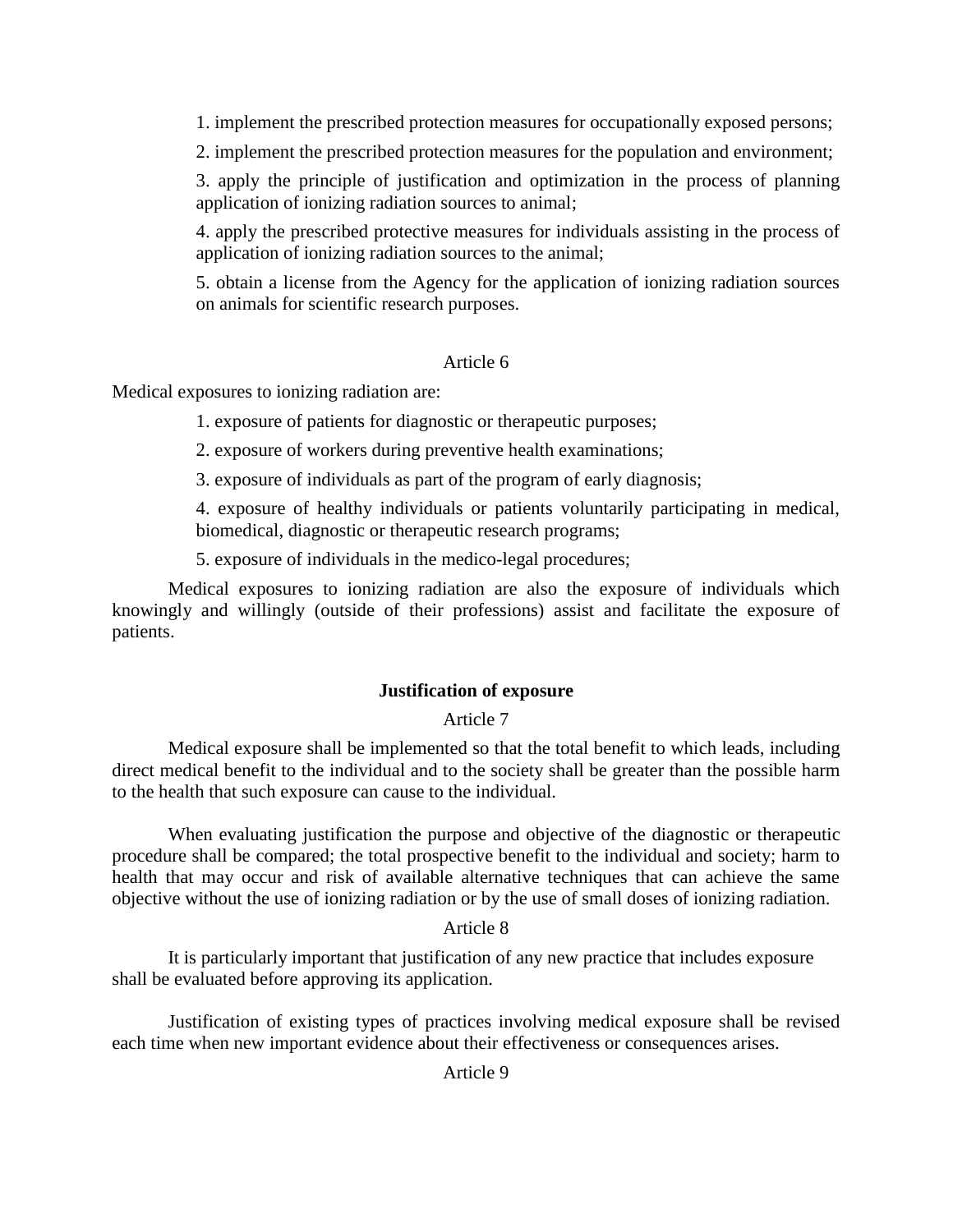Each individual exposure shall be justified in advance, taking into account the specific aims and specific characteristics of the exposed individual.

If a type of practice involving a medical exposure is not justified in general, a specific individual exposure of this type could be justified in special circumstances, to be evaluated on a case-by-case basis.

## Article 10

The prescriber and the practitioner that approves exposure shall seek, where practicable, to obtain previous diagnostic information or medical records relevant to the planned exposure and consider these data to avoid unnecessary exposure.

### Article 11

Exposure for biomedical and medical research shall be examined by an ethics committee established in accordance with the healthcare regulations.

Special attention shall be given to the justification of those medical exposures where there is no direct health benefit for the person undergoing the exposure and especially for those exposures on medico-legal grounds.

# Article 12

Exposure referred to in Article 6 paragraph 1 item 3 shall show enough benefit compared to the potential detriment from a statistical point of view for an individual in the target group, but also it should be justified from the point of view of each exposed individual.

### Article 13

If an exposure cannot be justified, shall be prohibited.

# **Optimization of exposure**

### Article 14

All doses occurring due to medical exposure referred to in Article 6 paragraph 1 item 1 except doses in radiotherapeutic procedures shall be kept as low as possible, at the level appropriate for obtaining diagnostic information, taking into account economic and social factors.

For all medical exposures of individuals in radiotherapeutic purposes, exposure of target tissue volume shall be individually planned, taking into account that doses of non-target volumes and tissues shall be as low as reasonably achievable and consistent with the intended radiotherapeutic purpose of the exposure.

In order to achieve optimization the national diagnostic reference levels for radio-diagnostic examinations under Article 6 paragraph 1 items 1, 2, 3 and 5, are established and used. The values of European reference levels shall be taken into account in the optimization process, where available, until the establishment of national diagnostic reference levels.

### Article 15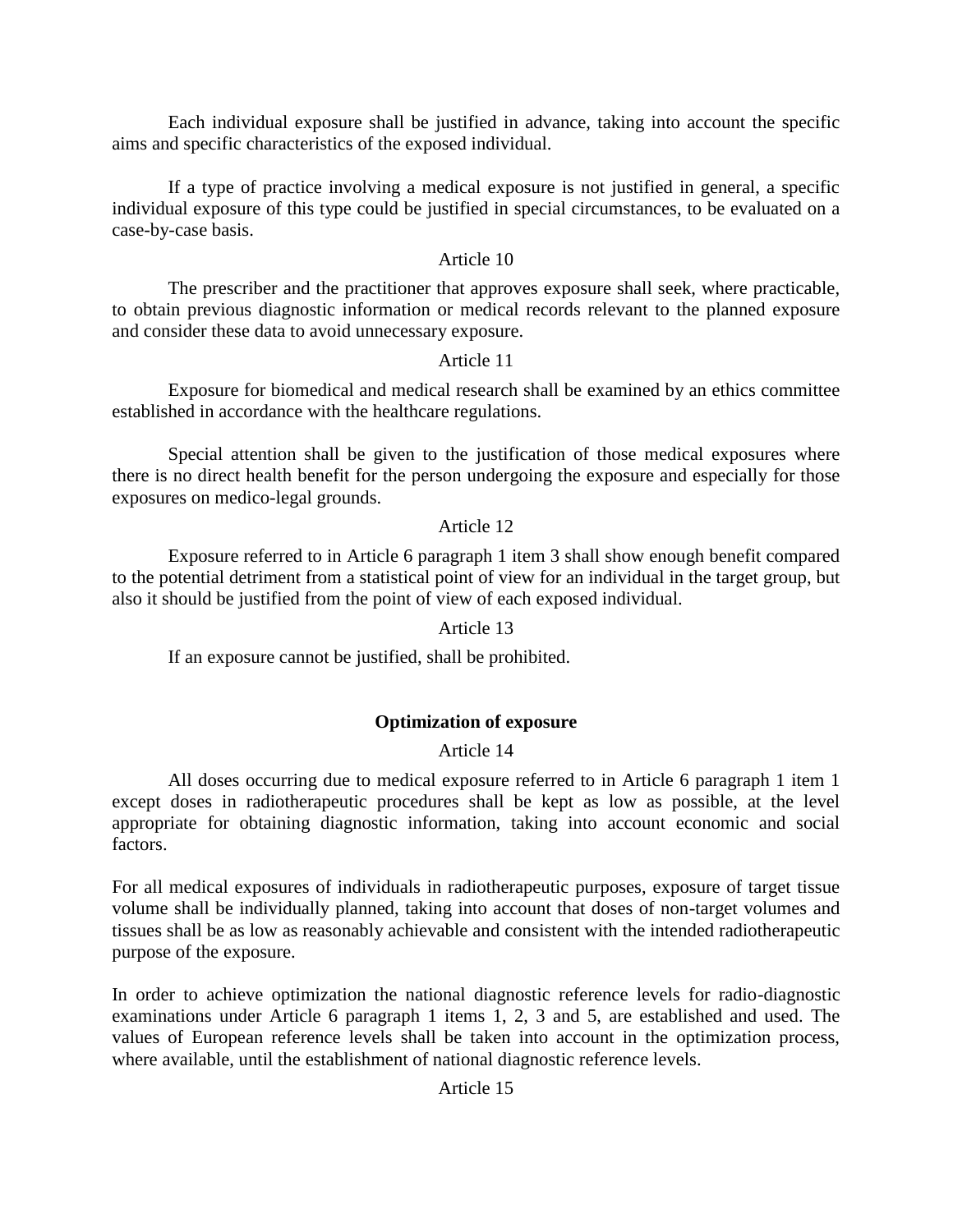Biomedical and medical research referred to in Article 6 paragraph 1 item 4 shall be realized in such a manner that the individuals concerned shall participate voluntarily, these individuals shall be informed about the risks of such exposure, and a dose constraint shall be established for individuals for whom no direct medical benefit is expected from such exposure.

In the case of a patient who voluntarily agrees to undergo an experimental diagnostic or therapeutic practice which is expected to bring a beneficial effect, the exposure doses shall be planned by a practitioner responsible for application of radiation sources under specific conditions applicable to the individual patient;

#### Article 16

Optimization of exposure shall be performed in the exposure in medico-legal procedures.

#### Article 17

Exposures of persons under Article 6 paragraph 1 item 4 shall be planned on the basis of the principles of justification and optimization. Authorized representatives of the body that represents the legal grounds for exposure of persons shall participate in the process of justification review.

Exposure of person under paragraph 1 this Article shall be carried out if a person signs consent for exposure.

Exposure of person under paragraph 1 of this Article shall be carried out only by the relevant license holders for corresponding radiation activity in medicine whereby they are obliged to submit to the Agency a report on conducted procedure with the relevant data upon which it is possible to estimate the exposure dose.

#### Article 18

The optimization process of exposure include the selection of equipment, the consistent recording and keeping of diagnostic data or therapeutic results as well as the practical aspects, quality assurance including quality control and the assessment and calculation of patient doses or activities of applied radio-pharmaceuticals, taking into account economic and social factors.

#### Article 19

Exposure of person under Article 6 paragraph 2 shall comply with the limits given in the rulebook on limits for exposure to ionizing radiation.

Holder of a license for the use of open radiation sources in medicine shall provide the patient or the patient's legal guardian with written instructions in order to reduce the doses to the persons in contact with the patient, as far as reasonably achievable, and to provide information on the risks of ionizing radiation.

The instructions under paragraph 1 of this Article shall be handed out before leaving the institution in which the application of open radiation sources is being performed.

#### **Responsibility for implementation of exposure**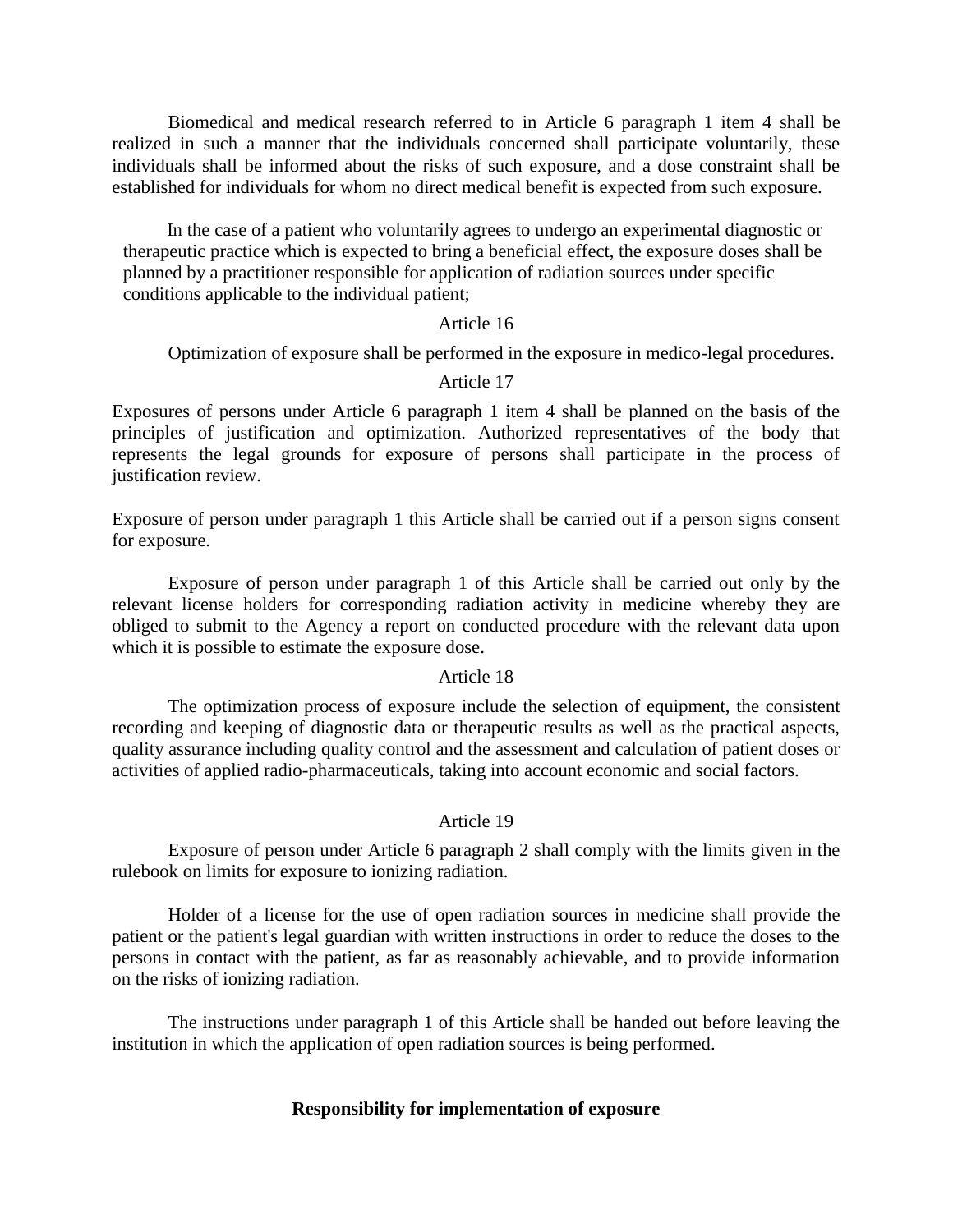#### Article 20

The medical doctor prescriber as well as practitioner who approves the medical exposure is responsible for the justification of medical exposure at their decision-making level.

Medical exposures referred to in Article 6 paragraph 1 shall be conducted under the clinical responsibility of a practitioner.

### Article 21

Practitioners responsible for carrying out different types of medical exposure:

1. radiology specialist for exposure in the diagnosis and interventional radiology;

2. specialist in nuclear medicine for exposures in nuclear medicine;

3. radiology specialist or radiation therapy specialist for exposure in radiotherapy, and

4. doctor of dental medicine for exposures in dental medicine.

Practitioners responsible for carrying out medical exposure in the diagnostic radiology can be specialists in the branches of medicine not listed in paragraph 1 of this Article provided that they are trained to work with radiation sources in medical diagnostics and for implementation of radiation protection measures.

Doctor of veterinary medicine shall be responsible for the application of ionizing radiation sources in veterinary medicine.

# **Procedures**

#### Article 22

Holder of a license for radiation practice in medicine shall have a written protocol for each device and for every type of standard radiological equipment.

Prescribers who prescribe medical exposure shall be familiar with a manner of prescribing and the basic criteria of medical exposure including radiation doses.

#### Article 23

In radiotherapeutic practices and diagnostic and therapeutic nuclear medicine, an expert in physics application in medicine shall be closely involved.

For other medical practices the license holder shall be obliged to involve experts in physics, as appropriate, for consultation on optimization, including patient dosimetry and quality assurance including quality control, and also to give advice on matters relating to radiation protection concerning medical exposure.

Clinical audit in the procedures involving medical exposure shall be carried out in accordance with national regulations.

# **Training**

#### Article 24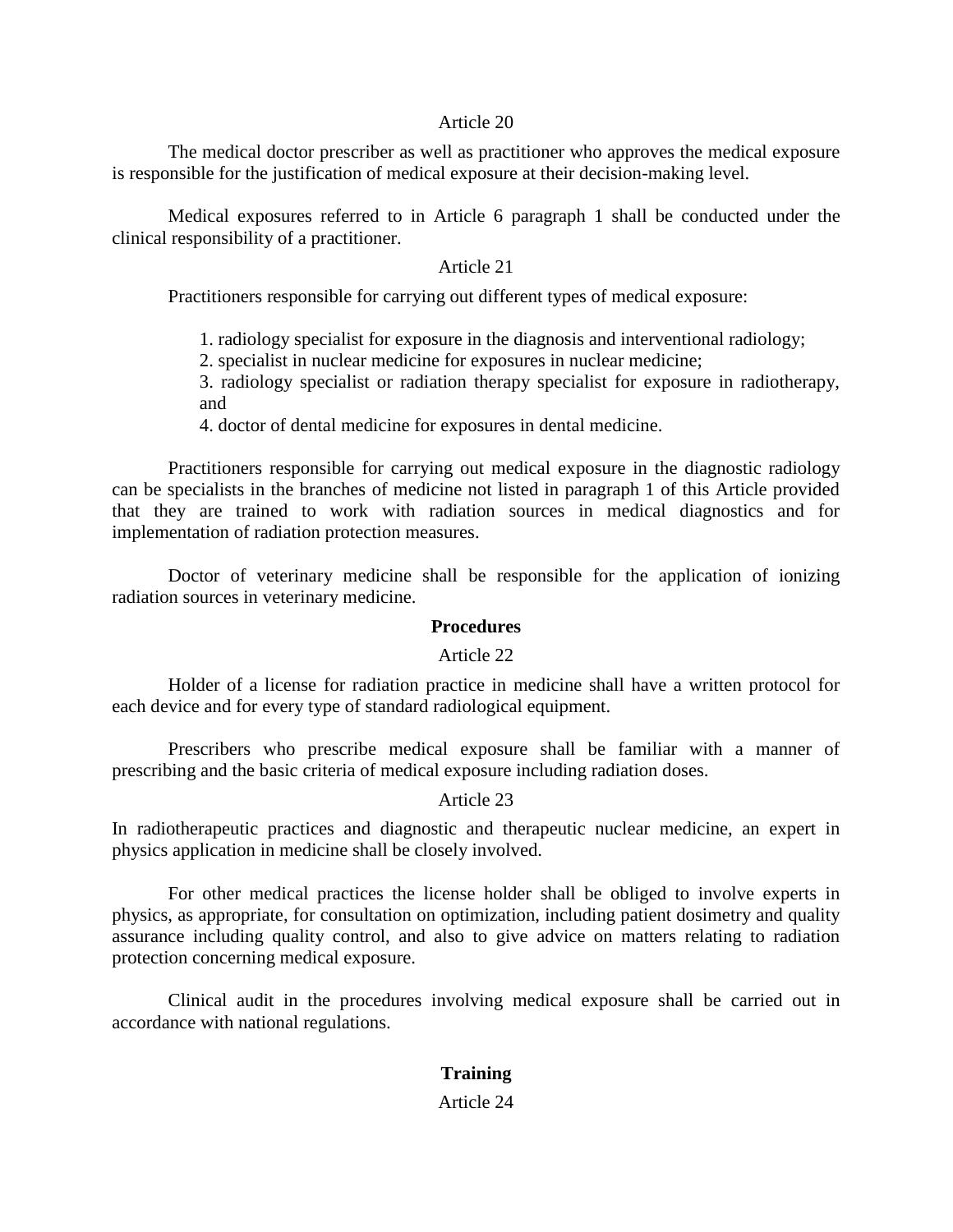Medical doctors responsible for the application of ionizing radiation sources in medicine, except with a specialization in radiology, nuclear medicine and radiotherapy are required to obtain a proof of additional training to work with the corresponding sources of ionizing radiation.

All persons occupationally exposed to ionizing radiation in the medical practice of ionizing radiation shall be trained to implement radiation protection measures and shall undergo periodic renewal of knowledge in accordance with the regulations.

#### **Medical exposures of special importance**

### Article 25

Holder of a license for radiation practice of medical exposure shall be required to adjust the equipment and procedures to the requirements of special medical exposure: exposure of children, as part of a program of early diagnosis and exposure involving high doses to the patient such as interventional radiology, computed tomography or radiotherapy.

### **Protection of special groups**

#### Article 26

The medical doctor prescriber and doctor who approves medical exposure shall ask, if relevant for the exposure, whether a person is pregnant or breast feeding.

If pregnancy cannot be excluded, depending on the type of medical exposure, in particular if abdominal and pelvic regions are involved, special attention shall be given to the justification, particularly the urgency, and to the optimization of the medical exposure taking into account the exposure both of the expectant mother and the unborn child.

In the case of breastfeeding females patients in nuclear medicine, depending on the type of medical examination or treatment, special attention shall be given to the justification, particularly the urgency, and to the optimization of the medical exposure, taking into account the exposure for both the mother and the child.

Without prejudice to paragraph 2 and paragraph 3 of this Article, any measure contributing to increasing the awareness of women subject to this Article, such as public notices in appropriate places, could be helpful.

#### **Potential exposure**

#### Article 27

Holder of a license for radiation practice in medicine shall ensure that all reasonable steps to reduce the probability and the magnitude of accidental or unintended doses to patient from radiological practices are taken, taking into account economic and social factors.

The main emphasis in accident prevention should be on the equipment and procedures in radiotherapy, but some attention should be paid to accidents with diagnostic equipment.

#### **II.CONDITIONS FOR PERFORMANCE OF RADIATION PRACTICE IN MEDICINE AND WAYS OF PATIENTS PROTECTION**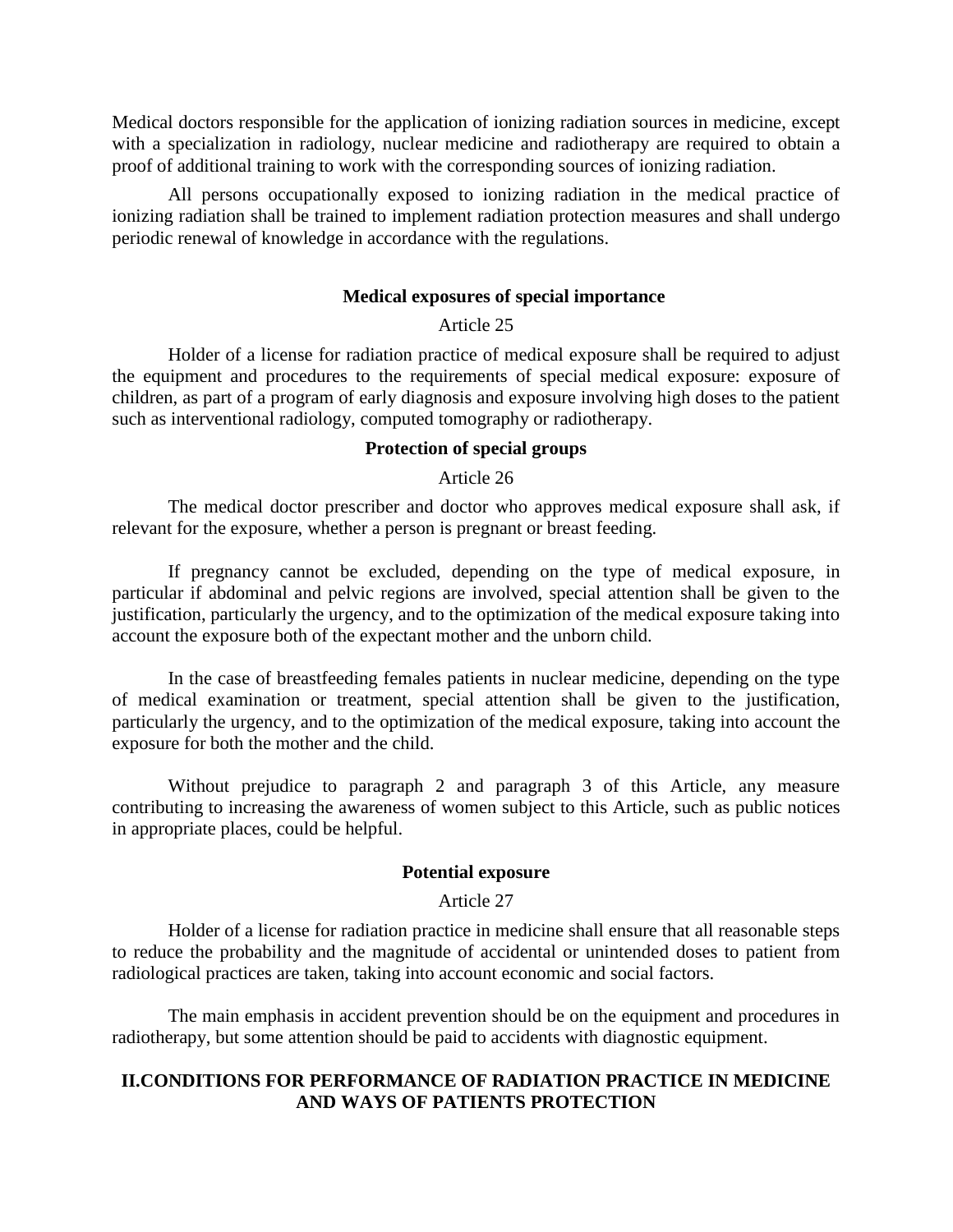# **X-ray diagnostics and interventional radiology**

### Article 28

Devices for diagnostic and interventional radiology can be stationary and mobile X-ray devices for imaging or illumination, devices for diagnostics in dentistry, combined imaging and illumination devices, for computed tomography devices and other diagnostic devices that use Xray radiation.

Devices for diagnostic and interventional radiology are usually used in special premises designed for that purpose (diagnostic area).The exception is a use of such equipment during operations or for immobile patients in hospital bed, when portable X-ray devices shall be used.

In one diagnostic area only one radiological procedure can be carried out at time.

If there are several devices installed in the room, simultaneous start up function of two or more devices shall be disabled by suitable voltage control.

Entrances into the diagnostic area shall be marked with a radioactivity warning sign. If direct control of the entrance to the diagnostic area, is not possible then it should be protected by blocking the entrance (locking during diagnostic procedure practice, signal light, etc).

Control panel of the device shall be positioned so that the operator is able to see the patient at any time. If not, the video surveillance and intercom connection shall be running.

### Article 29

All persons who are in controlled zone shall use the protective equipment marked with data on the protective power (protective lead equivalent).

The type of protective equipment, protective power and ways of use shall be described in the instructions for every type of exposure.

### Article 30

Protective equipment for patient shall contain information on its protective power.

The manner of application of protective equipment for patient shall be described in the instructions for every type of exposure where the application of protective equipment is obligatory for the patient.

#### Article 31

Persons that perform X-ray diagnostic procedure shall not be exposed to the X-ray beams, and shall not hold people undergoing the illumination procedure or imaging and shall not hold film cassettes during imaging.

Persons who assist the immobile patients and the elderly persons shall use protective equipment whose protective power is at least 0.25 mm thick lead.

Persons who hold children during the imaging and in such a way expose parts of their bodies to the primary X-ray beam, shall use special protective screens with the equipment for fixing child. The protective power of such screens shall be at least 1 mm thick lead.

### Article 32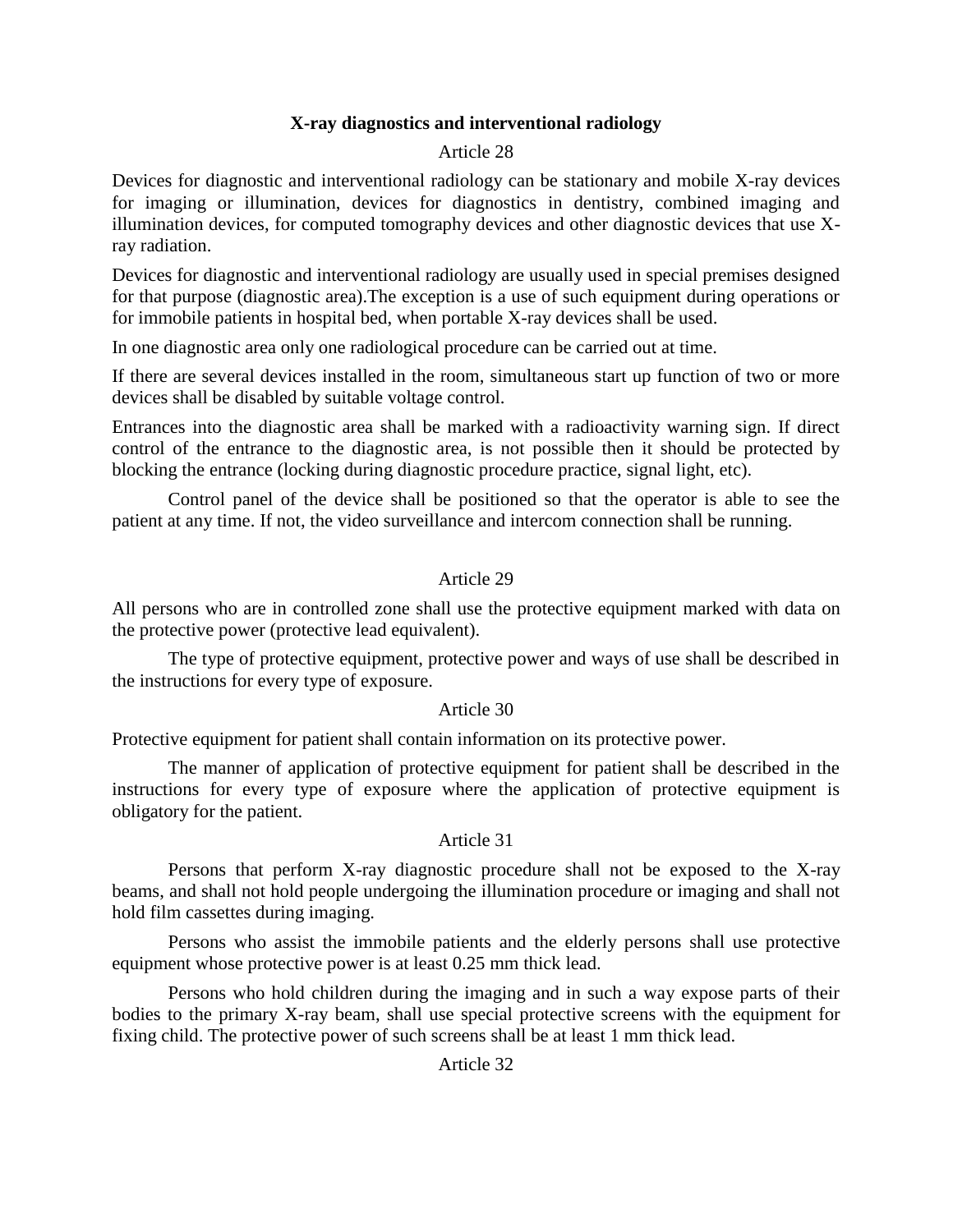When using X-rays for tooth imaging patients shall be protected by the protective aprons or shields with protective power of at least 0.25 mm thick lead. Aprons and shields shall be of such a size and shape to protect during imaging of patient's thyroid, sternum and gonads.

Distance focus-patient's skin (or focus - carrier of a patient) under conditions of illumination and imaging shall be in accordance with the applicable standard.

The distance between the focus and patient's skin shall not be less than 150mm in the Xray devices for panoramic jaw imaging and 100mm in intraoral X-ray imagining machine.

### Article 33

When using films in the X-ray diagnostics the application of amplifying foils based on the rare soils and films of good quality shall be required.

Article 34

A prominent place on the X-ray tube housing shall be marked with a tube serial number and a focus size.

Leaking radiation of X-ray tube at a distance of 1m shall not exceed 1mGy/h.

### Article 35

The X-ray radiation in diagnostic and interventional radiology shall be filtered and all filters shall be marked in such a way to make possible to determine the overall filtration of the useful beam.

### Article 36

The X-ray device for imaging shall be equipped with an indicator light. The difference between the irradiated and illuminated field shall not exceed 2%, except in the X-ray devices for imaging children where shall not exceed 1%.

### **Radiotherapy**

## Article 37

Therapeutic dose shall be determined with the measurement uncertainty better than 5% and homogeneously assigned to the tumour volume.

The therapeutic dose shall have prior dosimetric verification according to the relevant metrology regulations in the phantom under conditions simulating irradiation of the patient.

#### Article 38

Preparation and application of sealed sources of ionizing radiation (applicators) for interstitial, intracavital and surface radiotherapy shall be performed in separate rooms provided for such purposes, with the mandatory use of mobile protective screens, manipulators, protective containers and other.

Irradiation of patients using ionizing radiation sources referred to in paragraph 1 of this Article shall be carried out in the separate rooms and protective boxes.

After irradiation of a patient, the dosimetric control shall be performed to determine if the source of radiation remained in the patient.

### **Nuclear medicine**

Article 39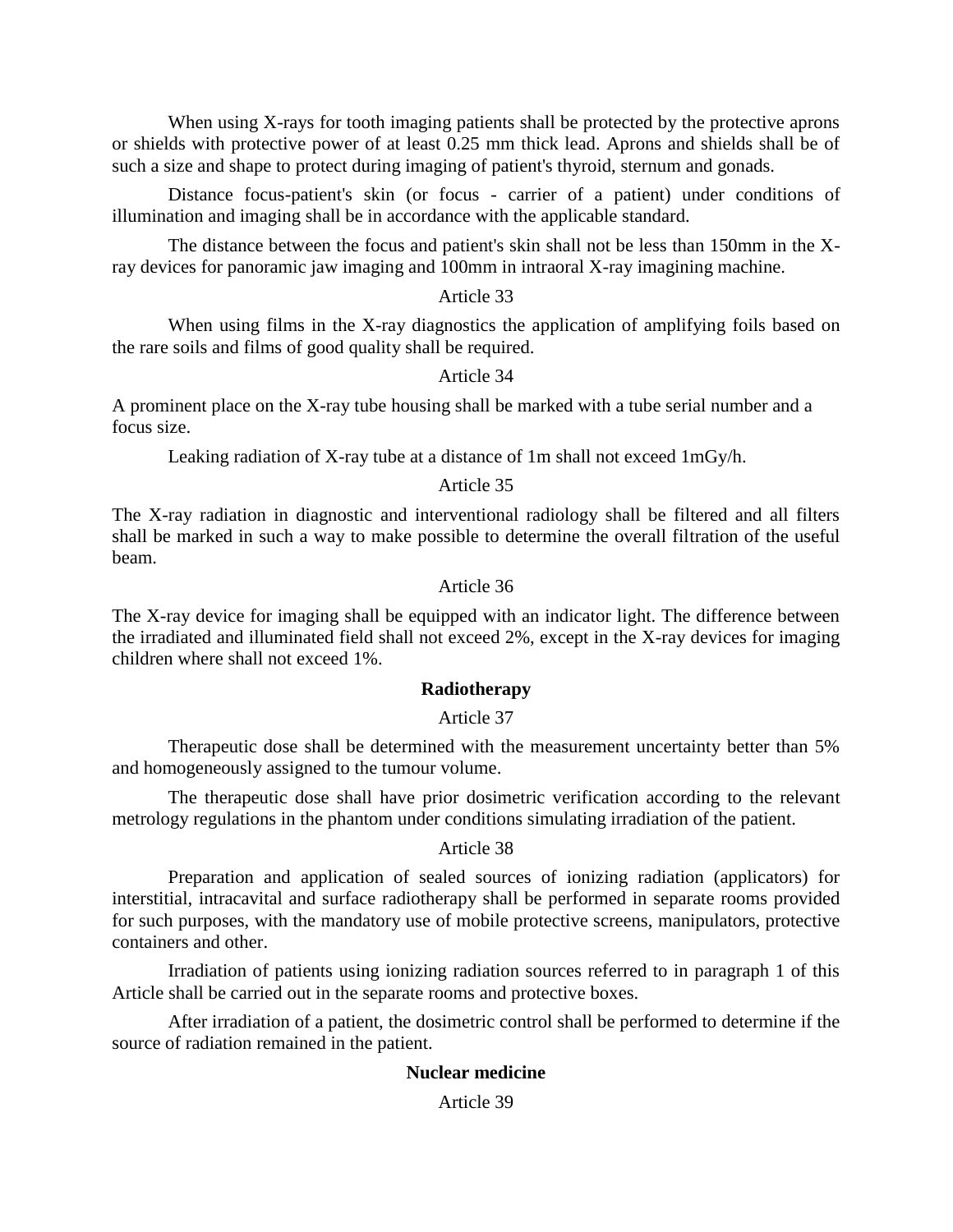Patients waiting for examination or therapy applying radiopharmaceutical products shall be placed in the separate waiting rooms, separated from patients who have already applied radiopharmaceuticals.

Application of radiopharmaceutical products in women during breastfeeding shall be approved only if there are vital indications. A woman shall be provided with instructions to stop breastfeeding for at least fifteen days before the application of radioactive iodine or other radiopharmaceutical with a similar metabolism. A patient shall be provided with written instructions after such intervention, in addition to other information on protective measures, shall be indicated the duration of temporary interruption of breastfeeding determined according to the type and activity of the applied radiopharmaceutical, and at least as defined in Table 1 set out in Appendix 1 to this rulebook constituting its integral part.

Application of the radiopharmaceutical products in children shall be strictly medically indicated. Activity of a radiopharmaceutical product shall be adjusted in relation to body weight and body surface of a child, as well as in relation to other medically relevant characteristics.

#### Article 40

Activity of radiopharmaceutical products for therapy shall be determined on the basis of calculation of the required therapeutic dose of radiation and measurement of activities.

Measuring uncertainty in measurements of radiopharmaceutical activity shall not exceed 20%.

#### Article 41

The patient shall not be released from the hospital in case that:

1. any member of the public will receive an effective dose of exceeding 0.3 mSv due to radiopharmaceuticals in the body of a released patient;

2. members of a patient's household who voluntarily take care of his/her health, receive an effective dose exceeding 5 mSv due to radiopharmaceuticals in the body and of a released patient.

3. other household members of a patient receive an effective dose exceeding 1 mSv due to radiopharmaceuticals in the body of the released patient.

### Article 42

During release of a patient from the hospital upon therapeutic or diagnostic procedure, the patient shall be provided with instructions on behaviour to prevent the harmful effects to the persons with who the patient comes into contact, due to radiopharmaceuticals that entered in the patient's body.

A patient who has been administered less than 200 MBq of one of the following radiopharmaceuticals  $^{32}P$ ,  $^{90}Y$ ,  $^{186}Re$ ,  $^{153}Sm$  or  $^{89}Sr$  can be released without prescribing specific restrictive measures of behaviour.

### Article 43

Therapeutic use of radiopharmaceutical products shall be carried out in ambulatory settings and in hospital.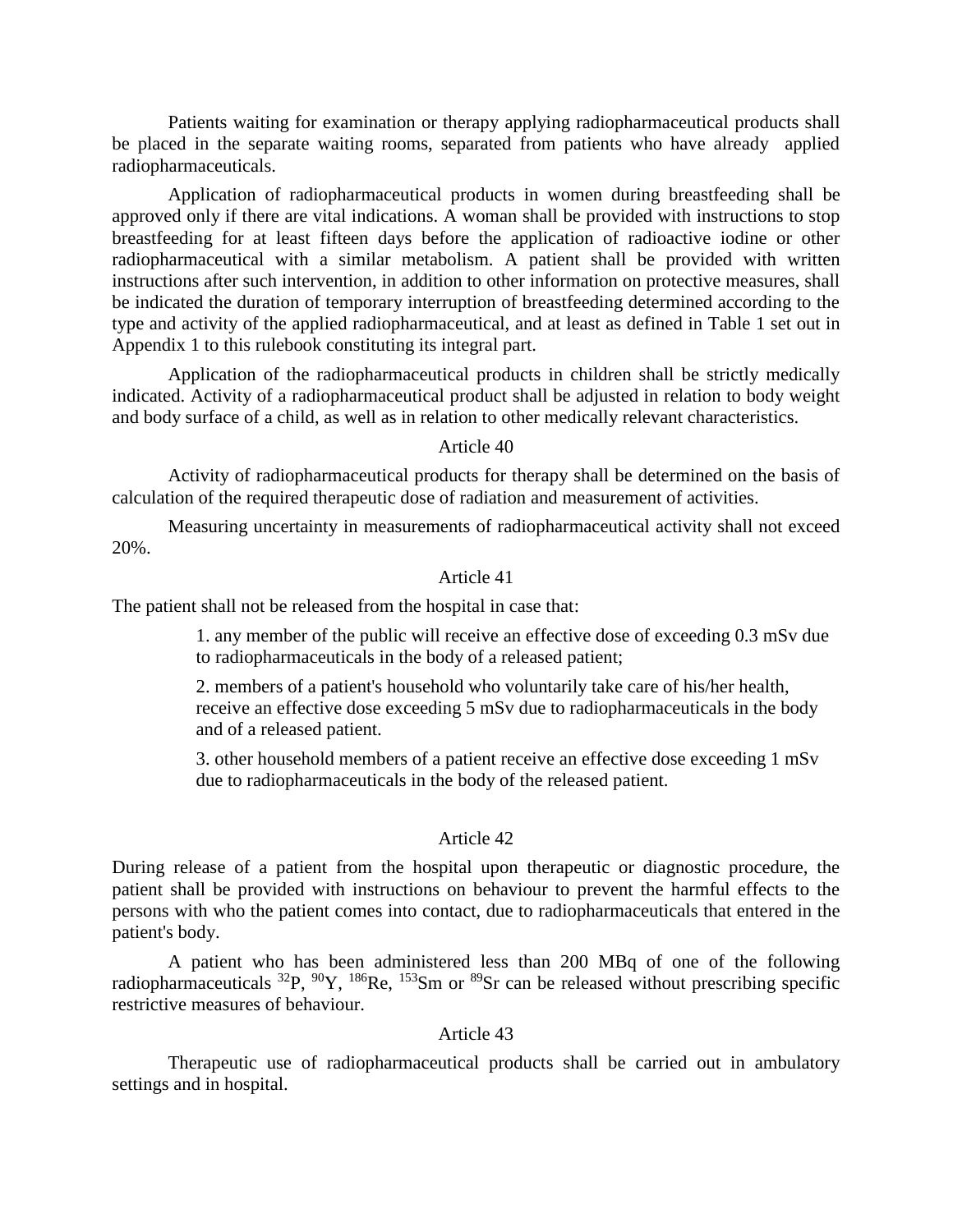If the activity of the applied radiopharmaceutical product is greater than 400 MB $q^{131}$ I, the therapy shall be performed in the hospital, in separate rooms designed as controlled radiation zone. The patient shall be released from the hospital when the  $^{131}$ I activity drops below 400 MBq.

Instructions on the behaviour of a patient to whom the radioactive  $^{131}$ I was applied when released from the hospital shall provide, among other things, the recommendations on time intervals spent in the close proximity of other persons listed in Table 2 in Appendix 1 to this rulebook constituting an integral part thereof.

#### Article 44

If the condition of a patient who is kept in the hospital after application of radiopharmaceutical gets worse, the staff taking care of him/her shall be provided with accurate and clear instructions on radiation protection.

If a patient needs surgery under paragraph 1 of this Article, the activity in the patient shall be evaluated, and together with the person responsible for radiation protection, the protective measures for people who come into contact with the patient, shall be proposed.

#### Article 45

When releasing a patient from hospital his clothing and personal items shall be tested for contamination and, as necessary, shall be conducted a decontamination of such items or shall be retained.

After release of a patient who has received the radiopharmaceutical it is necessary to perform measurements in the hospital room and perform decontamination, as appropriate.

#### Article 46

Autopsy and cremation of deceased persons who received, when they were still alive, radiopharmaceutical products for therapeutic purposes, shall be made only when the activities of administered radionuclides in the body drop below the value given in Table 3 set out in Appendix 1 to this rulebook constituting its integral part.

Exceptionally, where there are reasonable grounds, autopsy of the person pursuant to paragraph 1 of this Article shall also be performed when the activity of radiopharmaceuticals exceeds the prescribed values, with the use of protective equipment and other measures, according to the instructions of the person responsible for the implementation of radiation protection measures.

# I**II.TYPES AND METHODS FOR MEASUREMENT TO EVALUATE LEVEL OF MEDICAL EXPOSURE TO IONIZING RADIATION**

#### Article 47

Assessment of the level of medical exposure shall set out as follows:

1. analysis of trends in relation to the annual collective dose and average annual per caput dose from medical exposure;

2. determining the average annual dose from medical exposure per person;

3. determining the contribution of specific procedures to the total collective dose for the population;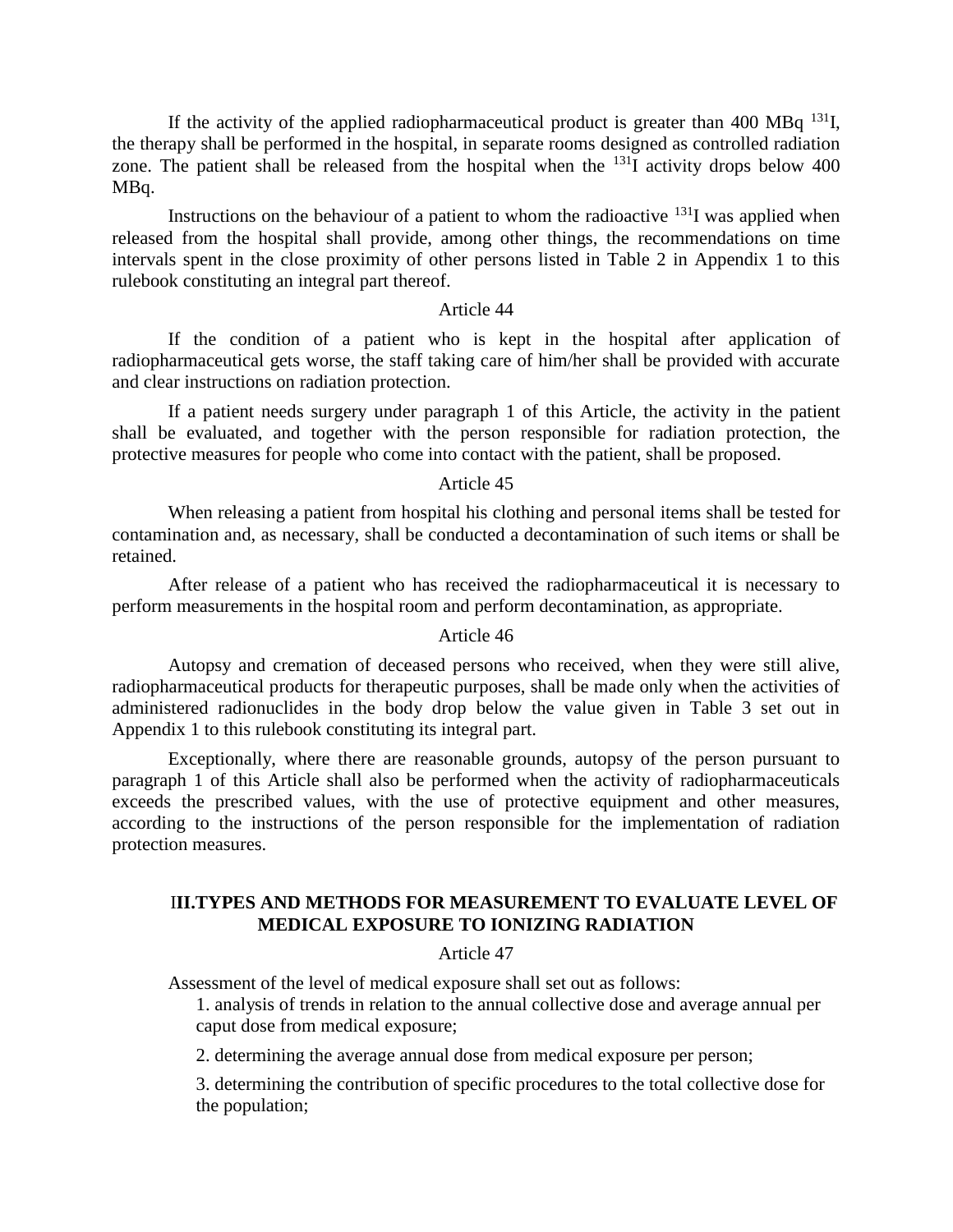4. determining the relation between the frequency of specific procedures, typical dose for a patient and the corresponding contribution to the collective dose;

5. identification of regional variations in terms of frequency of examinations and typical doses for patients;

6. comparison of frequency and annual *per caput* dose from medical exposures in different countries, and

7. comparison of the contribution from medical exposures with other sources of radiation for the population.

# Article 48

Assessment of the level of medical exposure to ionizing radiation shall be performed in the following stages: planning studies, pilot projects, dose measurements campaigns, collecting data on the frequency of certain procedures, data processing, data analysis, formulation of conclusions and recommendations, publication and dissemination of the results.

The team that determines the levels of medical exposure to ionizing radiation shall be composed of experts from the following areas: radiology and nuclear medicine, dosimetry of ionizing radiation, public health, statistics and management.

# Article 49

Dose measurements for patients shall be conducted to assess typical effective dose for each type of procedure in the country, based on the results of measurements and calculations in the selected sample of health facilities.

The effective dose shall not be used for evaluation of radiation risk for an individual patient.

# Article 50

Assessment of the level of medical exposure to ionizing radiation for the population shall be carried out at regular intervals, based on: analysis of the frequency of certain radiological examinations in five-year intervals and typical dose measurements for patients in five-year intervals.

Both analyses shall be performed simultaneously or in close time interval.

# Article 51

Assessment of the level of medical exposure to ionizing radiation shall be based on the analysis of diagnostic and interventional procedures that significantly contribute to the collective dose for the population.

List of procedures is given in Tables 1-4 in Appendix 2 to this rulebook and form its integral part.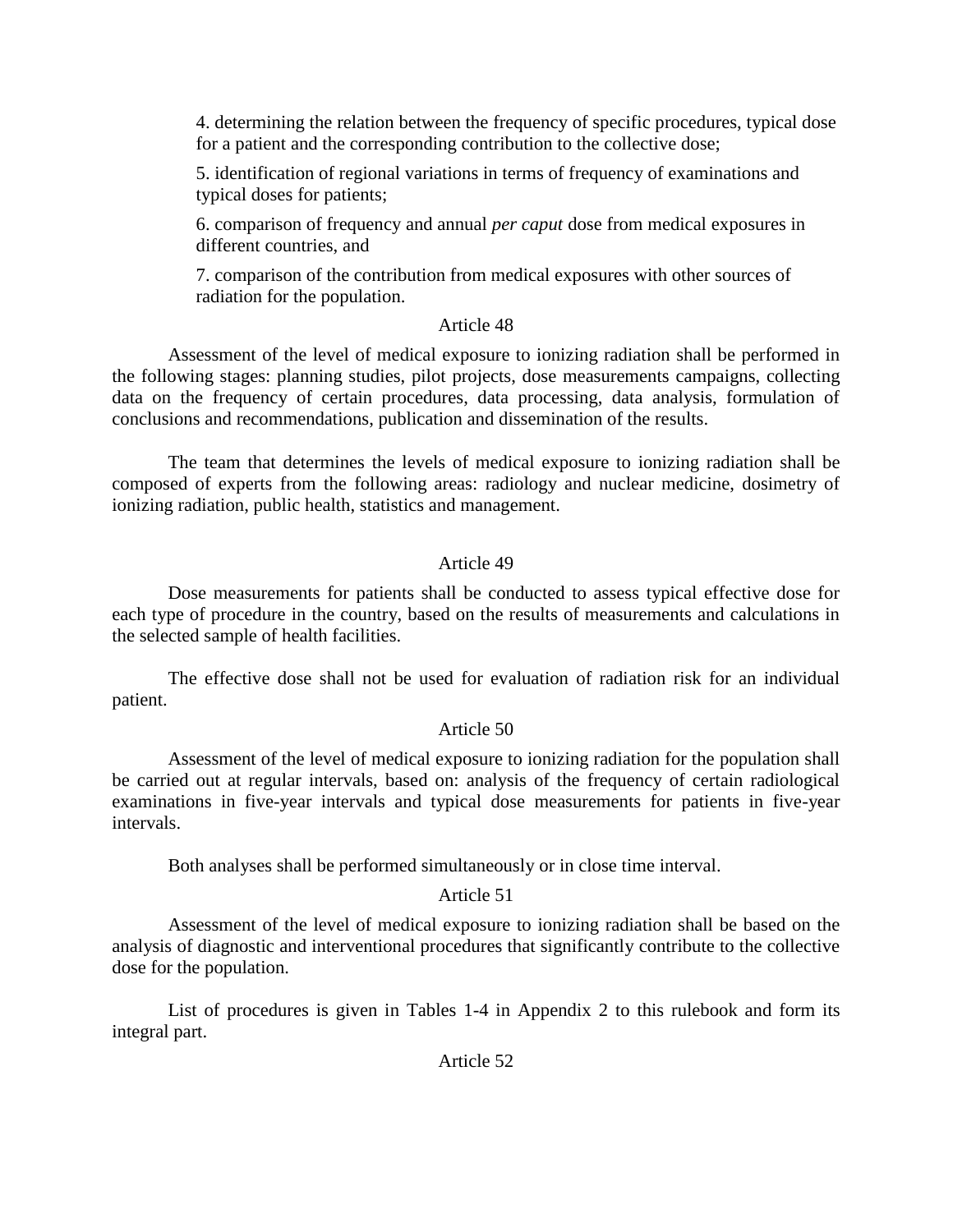Dose assessment for patients and population from nuclear medicine practice shall be based on collecting data on the number of procedures in a calendar year, the frequency of certain procedures in nuclear medicine, type of radiopharmaceuticals used for each type of procedure for the average adult patient and the activity of the radionuclide used for each type of procedure for the average adult patient.

#### Article 53

Patient's exposure in the radiation therapy in terms of this rulebook shall not contribute to the collective dose of the population and shall not be included in the study for the assessment of population dose from medical exposure.

### Article 54

Acceptance test and periodic examination of X-ray devices, accelerators and other devices that produce ionizing radiation in medicine and dental medicine shall include the procedures set out in Appendix 3 to this rulebook forming its integral part.

#### Article 55

This rulebook shall enter into force on the eighth day following its publication in the Official Gazette of the Republic of Serbia.

#### **APPENDIX 1**

Table 1 The shortest period of temporary interruption of breastfeeding in the case of application of radiopharmaceuticals in female during breastfeeding

| Radionuclide      | period  |  |
|-------------------|---------|--|
| 131 <sub>I</sub>  | 3 weeks |  |
| $^{201}$ Tl       | 3 weeks |  |
| ${}^{67}Ga$       | 3 weeks |  |
| In <sup>111</sup> | 3 weeks |  |
| 123 <sub>I</sub>  | 2 days  |  |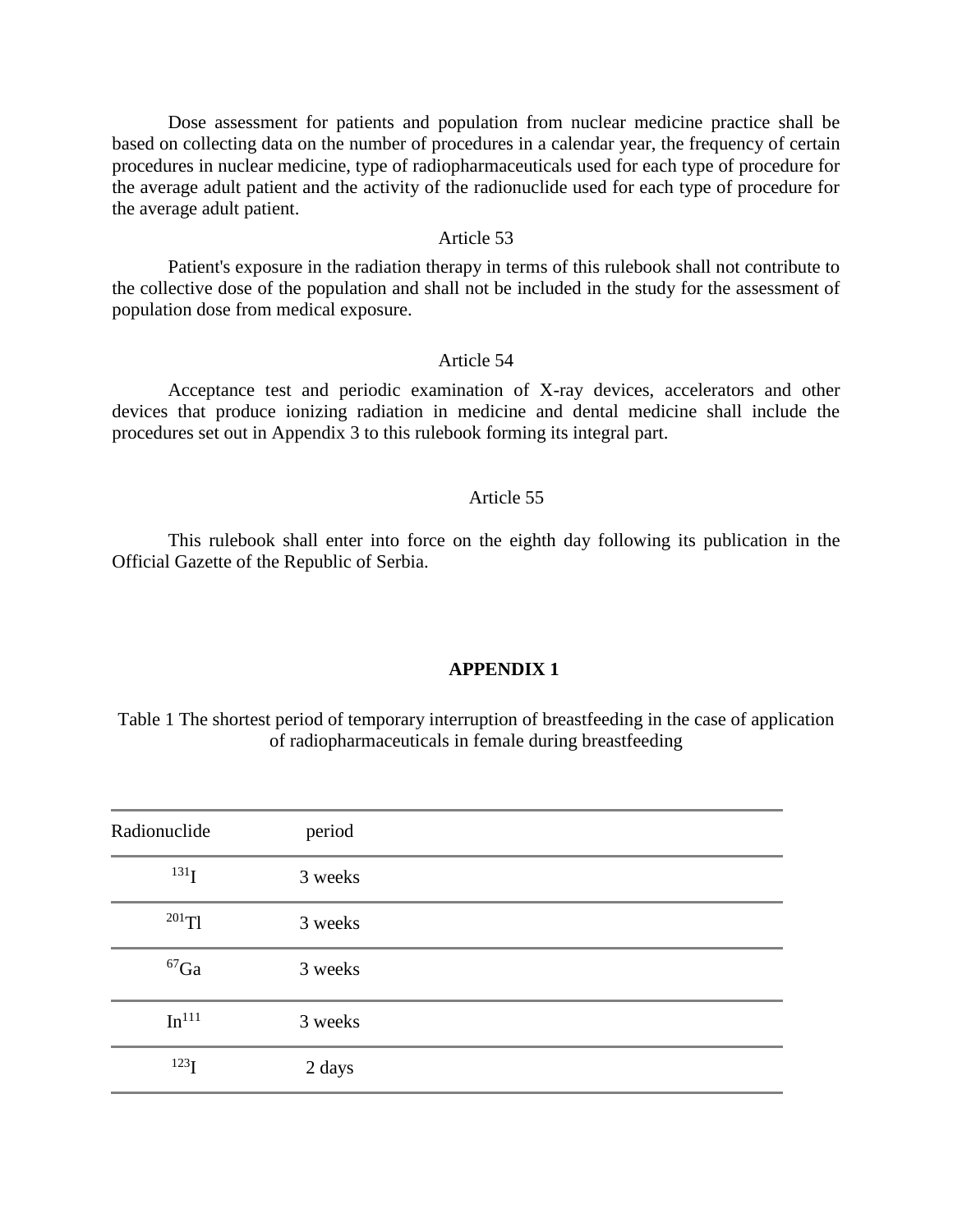Table 2 Instructions on behaviour of the patient after release from hospital

|                             | Applied $^{131}$ I activity (MBq) |     |     |  |
|-----------------------------|-----------------------------------|-----|-----|--|
| Distance maintenance        | 30                                | 200 | 400 |  |
|                             | Duration of ban (number of days)  |     |     |  |
| At a distance less than 1m  |                                   | 15  | 21  |  |
| from children under 3 years |                                   |     |     |  |
| At a distance less than 1m  |                                   |     | 16  |  |
| from children 3-5 years old |                                   |     |     |  |
| At a distance less than 1m  |                                   |     |     |  |
| from children older than 5  |                                   |     |     |  |
| years                       |                                   |     |     |  |
| Avoid contact with adults   |                                   |     |     |  |

Table 3 Threshold activities of radionuclides in the body of a deceased, below which the autopsy and cremation can be performed without the use of special radiation protective measures

|                                     | Limit value of activities |       |                        |  |
|-------------------------------------|---------------------------|-------|------------------------|--|
| Radionuclide for burial for autopsy | [MBq]                     | [MBq] | for cremation<br>[MBq] |  |
| 131 <sub>I</sub>                    | 400                       | 10    | 400                    |  |
| 125 <sub>I</sub>                    | 4000                      | 40    |                        |  |
| 90 <sub>Y</sub>                     | 2000                      | 200   | 70                     |  |
| 198Au                               | 400                       | 400   | 100                    |  |
| 32 <sub>P</sub>                     | 2000                      | 100   | 30                     |  |
| 89Sr                                | 2000                      | 50    | 20                     |  |

### **APPENDIX 2**

# **List of diagnostic and interventional procedures that significantly contributes to the collective dose for the population**

Table 1 Procedures in radiography without the use of contrast

| Type<br>techniques<br>procedure<br>ific examinations<br><b>Contract of the State of the Association</b><br>Snei<br>$\leftrightarrow$ |  |  |
|--------------------------------------------------------------------------------------------------------------------------------------|--|--|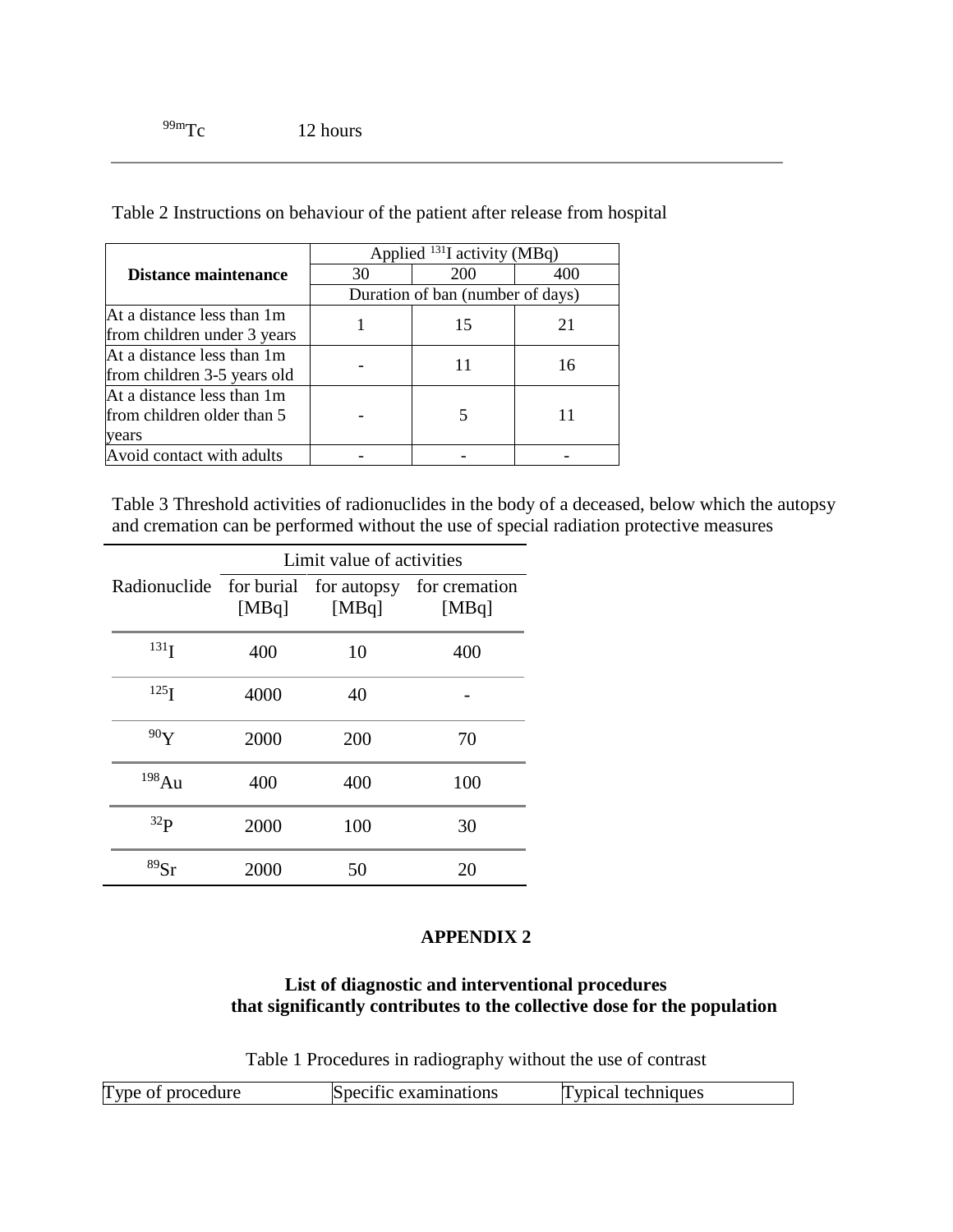|                 | included within the procedure (Radiographic projections)                    |                                                        |
|-----------------|-----------------------------------------------------------------------------|--------------------------------------------------------|
|                 | type                                                                        |                                                        |
| Lungs           | Lungs and ribs                                                              | PA<br>LAT                                              |
| Cervical spine  | Cervical spine                                                              | $AP$ and $LAT$ / oblique<br>projection                 |
| Thoracic spine  | Thoracic spine                                                              | AP and LAT                                             |
| Lumbar spine    | Lumbar spine<br>Lumbo-sacral joint<br>Sacroiliac joint<br>Sacrum and coccyx | AP and LAT                                             |
| Mammography     | Symptomatic examinations<br>Screening                                       | MLO and/or CC<br>projections of one or both<br>breasts |
| Abdomen         | Abdomen                                                                     | AP                                                     |
| Pelvis and hips | Pelvis<br>(One or both hips)                                                | AP or AP and LAT                                       |

AP: Anterior-posterior, PA: Posterior-anterior; LAT: Lateral; MLO: mediolateral CC: craniocaudal

| Type of procedure               | Specific examinations<br>included in procedure type | Typical techniques                         |
|---------------------------------|-----------------------------------------------------|--------------------------------------------|
| Coronary Angioplasty (RTS) PTCA |                                                     | Access to catheters, dilation,<br>stenting |

| Table 3 Procedures in radiography/fluoroscopy with the use of contrast |  |  |  |
|------------------------------------------------------------------------|--|--|--|
|------------------------------------------------------------------------|--|--|--|

| Type of procedure                           | Specific examinations<br>included in procedure type        | Typical techniques                                                      |  |
|---------------------------------------------|------------------------------------------------------------|-------------------------------------------------------------------------|--|
| The upper part of<br>gastrointestinal tract | Stomach and duodenum                                       | 2-3 min fluoroscopy<br>5-20 radiography                                 |  |
| Irrigography                                | Colon                                                      | $\sim$ 5 min fluoroscopy<br>5-10 radiography                            |  |
| Intestinal passage                          | Small intestine                                            | $\sim$ 5 min fluoroscopy<br>5-20 radiography                            |  |
| Intravenous urography                       | Kidneys, ureter and bladder                                | Several AP radiography after<br>application of iodine-based<br>contrast |  |
| Cardiac angiography                         | Coronary angiography<br>Left and right<br>ventriculography | $\sim$ 5 min fluoroscopy<br>Several hundred images                      |  |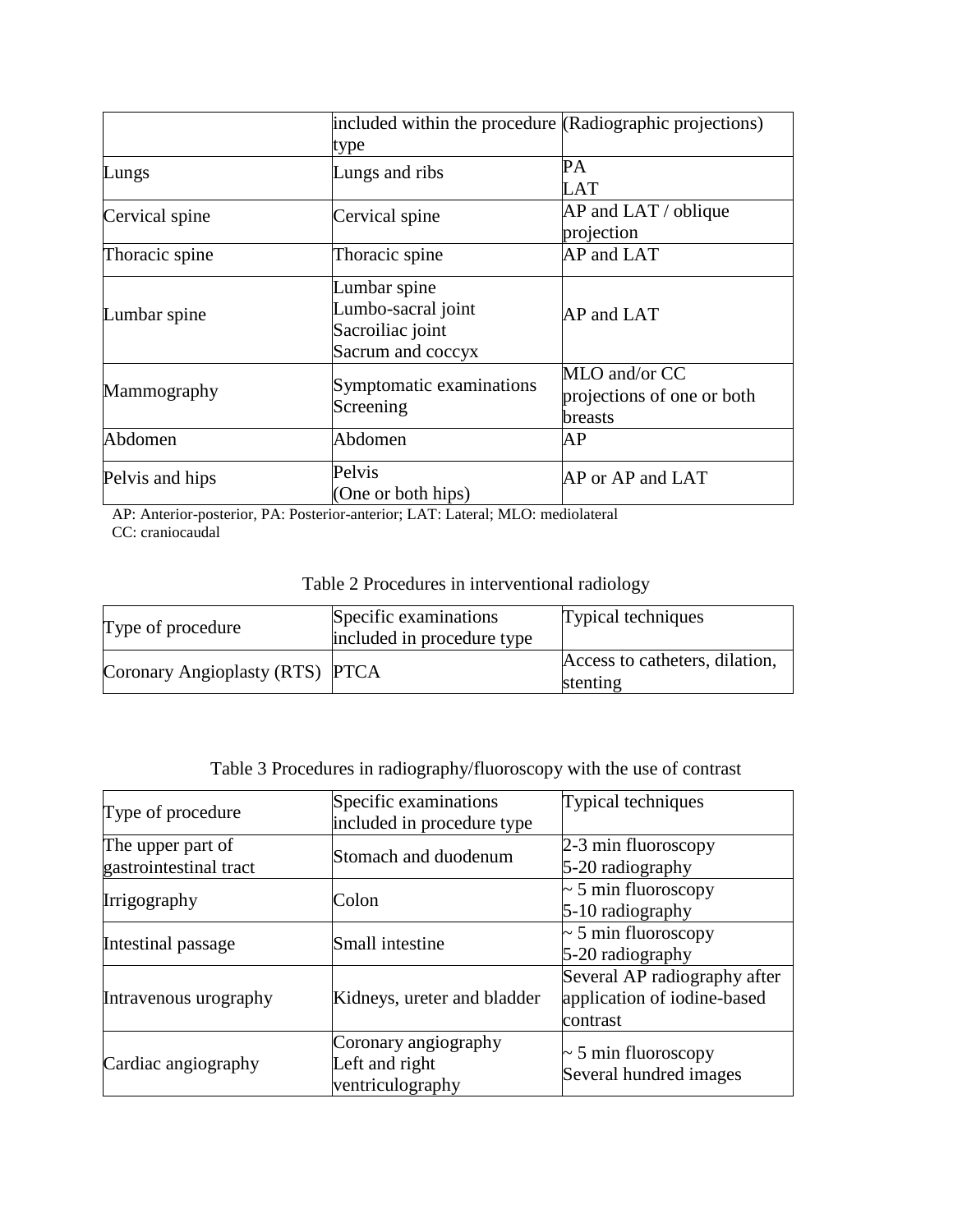|                   | Specific examinations                      | Typical techniques          |
|-------------------|--------------------------------------------|-----------------------------|
| Type of procedure | included in procedure type                 |                             |
| CT of head        | Head, brain, facial bones                  | With or without contrast    |
| CT of neck        | Soft tissue in the neck,<br>cervical spine | Without contrast            |
|                   |                                            | With or without contrast    |
| CT lungs          | Lung/thorax                                | Standard or high resolution |
| CT spine          | CT lumbosacral spine                       | With or without contrast    |
| CT abdomen        | Abdominal organs                           | With or without contrast    |
| CT pelvis         | Pelvic bone and/or organs                  | With or without contrast    |
|                   | CT of lungs, abdomen and                   |                             |
| $CT$ trunk        | pelvis                                     | With or without contrast    |
|                   | CT of thoracic/abdominal                   | With contrast               |
|                   | aorta                                      |                             |

Table 4 Procedures in computed tomography (CT)

# **APPENDIX 3**

# **Acceptance and periodic examinations of ionizing radiation sources in medical applications**

Acceptance and periodic examination of X-ray devices, accelerators and other devices that produce ionizing radiation in medicine and dental medicine include the following:

1. checking of data about the X-ray device or accelerator;

2. visual inspection of premises where the X-ray device or accelerator is placed in terms of safety of use;

3. examinations of functional accuracy of safety devices of the X-ray devices or accelerators and turn on/off function, signalling devices and remote control, use in accordance with the manufacturer's specifications and

4. examination of certain parameters of an X-ray device or accelerator in order to determine whether the satisfying quality of diagnostic information is provided or therapeutic effect with minimal exposure to the patient. These parameters are given in Table 1 (X-ray device for imaging), Table 2 (X-ray mammography device), Table 3 (systems for film development), Table 4 (systems for film view), Table 5 (X-ray devices for illumination), Table 6 (computed tomography devices), Table 7 (dental X-ray devices) and Table 8 (accelerators in radiotherapy) in this Appendix.

Acceptance and periodic examination of sealed radioactive sources in medicine include the following:

1. verification of information on the sealed radioactive source and on the unit in which it is embedded;

2. visual inspection to check if the sealed radioactive sources and a device containing a sealed radioactive source are located so that can be safely used;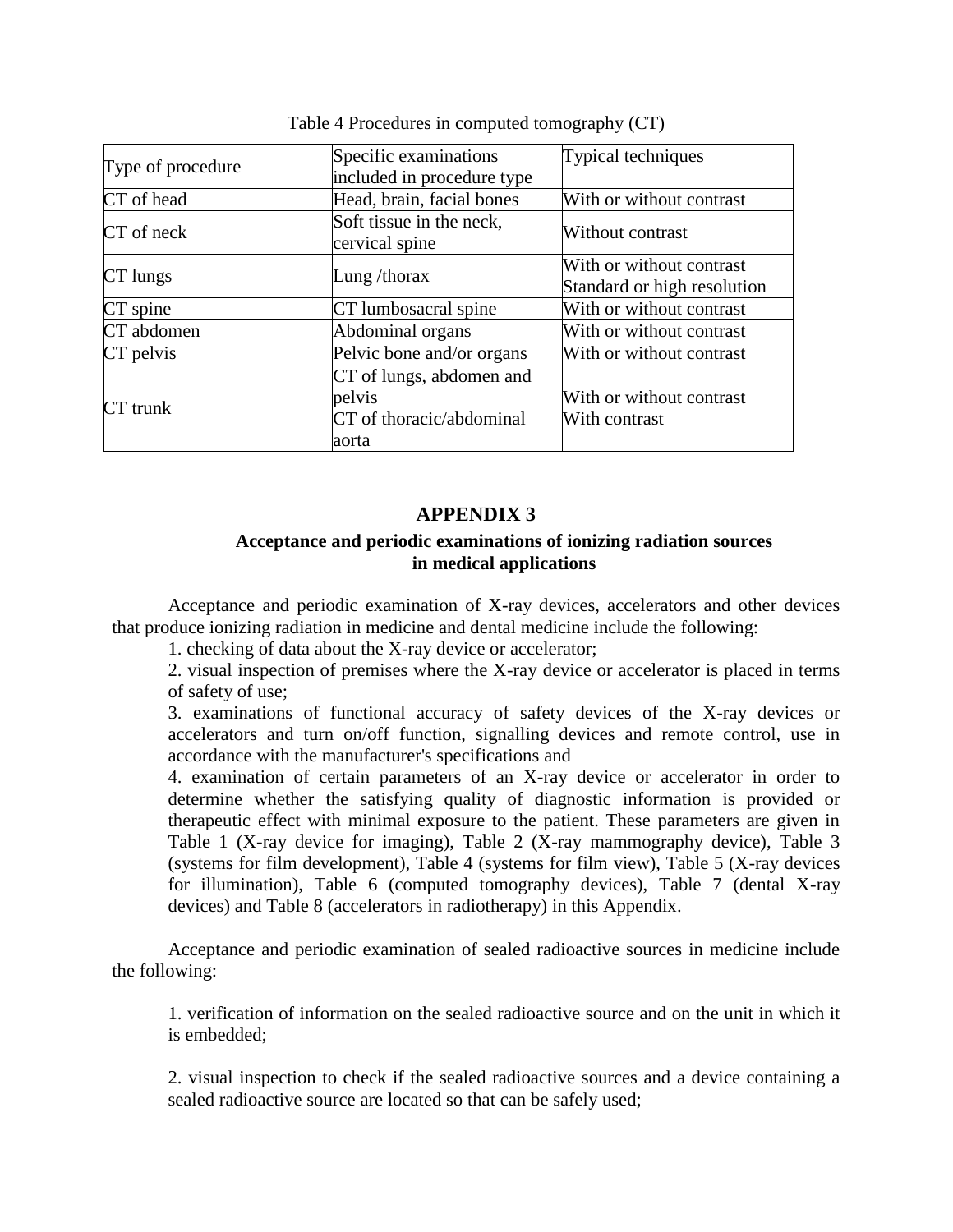3. functional examination of safety devices for turn on/off functions of a machine with sealed radioactive source, accuracy of signalling devices and remote control, possibility of use in accordance with the manufacturer's specifications;

4. examination of certain parameters of sealed radioactive sources and devices containing a sealed radioactive source in order to determine whether a proper quality is provided as prescribed for a particular type and purpose of sealed radioactive source. These parameters are given in Table 9 to this Appendix.

Acceptance and periodic examination of open radioactive sources in medicine include the following:

1. visual review of the area in which the open radioactive source is being prepared, used or stored as appropriate for given purpose;

2. contamination check of persons, objects, work surfaces, air, floors and walls;

3. examination of certain parameters and criteria of devices and gauges to be used for work with the open radioactive sources in order to determine whether the required quality is met. The parameters to be tested for calibration and gamma cameras, and time intervals for testing are given in Table 10 to this Appendix.

| Ordina<br>numbe<br>r | <b>Quantity tested</b>                                         | Parameter tested               | Allowed tolerance<br>limits/reference value                                          | Testing<br>periods |
|----------------------|----------------------------------------------------------------|--------------------------------|--------------------------------------------------------------------------------------|--------------------|
| 1.                   | X-ray tube voltage                                             | Repeatability                  | $\pm~10^{\circ}$                                                                     | Annually           |
|                      |                                                                | Accuracy                       | $\pm$ 10% ili $\pm$ 10 kV                                                            | Annually           |
| 2.                   | Exposure time                                                  | Accuracy                       | $t>0.1$ s: $\pm 10\%$<br>t<0.1 s: $\pm$ 30%                                          | Annually           |
| 3.                   | Radiation output at a distance<br>of 1 m from X-ray tube focus | Value                          | $\geq$ 25 Gy/mAs for a<br>voltage of 80 kV and a<br>total filtration of 2.5<br>mm Al | Annually           |
|                      |                                                                | Repeatability                  | $±10\%$                                                                              | Annually           |
|                      |                                                                | Accuracy                       | $±10\%$                                                                              | Annually           |
| $\mathbf{4}_{\cdot}$ | <b>Attenuation half-thickness</b>                              |                                | $\geq$ 2,3 mmAl for voltage<br>of 80 kV                                              | Annually           |
| 5.                   | Coordination of light and radiation field                      |                                | $\leq$ 2% of distance focus-<br>test object                                          | Monthly            |
| 6.                   | Position of central ray                                        |                                | $\leq$ 1% of distance focus-<br>test object                                          | Monthly            |
| 7.                   | Limiting resolution                                            | Without foil<br>With film-foil | $\geq$ 2,0 lp/mm<br>$\geq$ 2,8 lp/mm                                                 | Annually           |
|                      |                                                                |                                |                                                                                      |                    |

Table 1 Examination parameters, allowed tolerance limits and examination intervals for X-ray imaging machine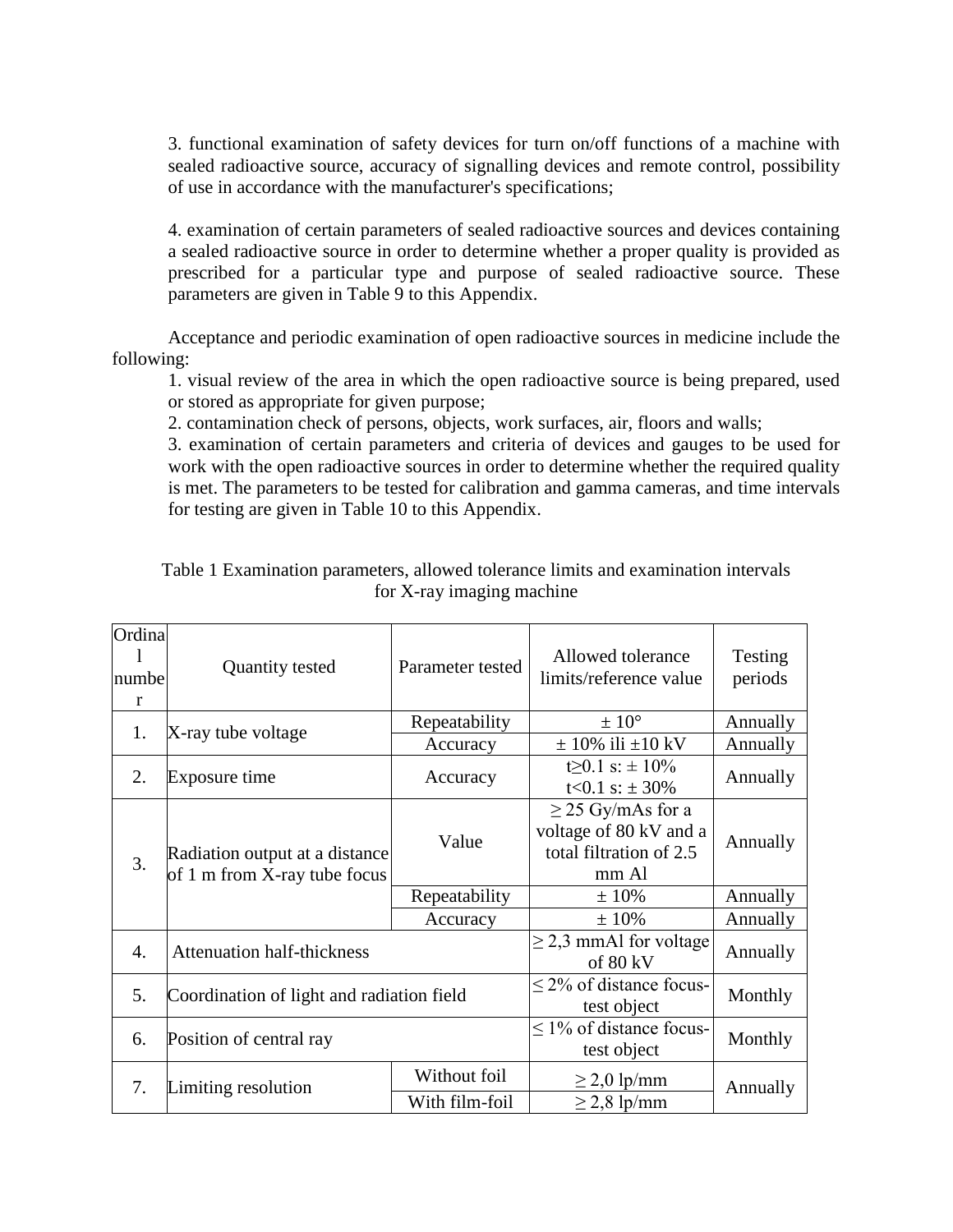|            | $S = 200$    |                                |            |
|------------|--------------|--------------------------------|------------|
|            | Little focus | $+50\%$ of the nominal<br>size | Acceptance |
| Focus size | Large focus  | $+50\%$ of the nominal<br>size | testing    |

# Table 2 Examination parameters, allowed tolerance limits and examination intervals of X-ray equipment for mammography

| Ordina<br>1<br>numbe<br>r | Quantity tested<br>Parameter tested                |                                                            | Allowed tolerance<br>limits/reference value                                | Probation<br>periods  |                                                                                                    |      |
|---------------------------|----------------------------------------------------|------------------------------------------------------------|----------------------------------------------------------------------------|-----------------------|----------------------------------------------------------------------------------------------------|------|
| 1.                        | Repeatability<br>X-ray tube voltage<br>Accuracy    |                                                            | ± 5%                                                                       | SA/A <sup>1</sup>     |                                                                                                    |      |
|                           |                                                    | $\pm$ 5% or $\pm$ 1 kV                                     | SA/A                                                                       |                       |                                                                                                    |      |
| 2.                        | Exposure time                                      | Accuracy                                                   | ± 5%                                                                       | SA/A                  |                                                                                                    |      |
| 3.                        | Radiation output at a distance of 1 m              | Value                                                      | $>$ 30 µGy/mAs at 1 m,<br>28 kV, Mo/Mo                                     | SA/A                  |                                                                                                    |      |
|                           | from X-ray tube focus                              | Repeatability                                              | ± 5%                                                                       | SA/A                  |                                                                                                    |      |
|                           |                                                    | Accuracy                                                   | ± 5%                                                                       | SA/A                  |                                                                                                    |      |
| $\overline{4}$ .          | <b>Attenuation half-thickness</b>                  |                                                            | $\geq$ 0.31 mm Al                                                          | SA/A                  |                                                                                                    |      |
| 5.                        | Force of compression                               | 130-200 N                                                  | SA/A                                                                       |                       |                                                                                                    |      |
| 6.                        | Distance focus-image receiver                      | $600$ mm                                                   | SA/A                                                                       |                       |                                                                                                    |      |
| 7.                        | Coincidence of light and radiation field           | $<$ 5 mm on the side of<br>chest wall                      | SA/A                                                                       |                       |                                                                                                    |      |
| 8.                        | Mean glandular dose for standard breast            | $\leq$ 2.5 mGy                                             | SA/A                                                                       |                       |                                                                                                    |      |
| 9.                        | <b>Optical density</b>                             | $1.5 - 1.9$                                                | Daily                                                                      |                       |                                                                                                    |      |
| 10.                       | Automatic exposure control                         |                                                            |                                                                            |                       | $\pm 0.20$ compared to<br>baseline values or 1.3-<br>2,1 (compensation for<br>different thickness) | SA/A |
|                           |                                                    | $\pm$ 10% compared to<br>baseline values mAs<br>(constant) | Weekly                                                                     |                       |                                                                                                    |      |
| 11.                       | Limiting resolution                                |                                                            | $\geq$ 12 lp/mm                                                            | SA/A                  |                                                                                                    |      |
|                           |                                                    |                                                            | $\leq$ 1.2% for details 5-6<br>mm                                          | SA/A                  |                                                                                                    |      |
| 12.                       | Limiting contrast                                  | $\leq$ 5% for detaisl<br>0.5 <sub>mm</sub>                 |                                                                            | SA/A                  |                                                                                                    |      |
| 13.                       | $0.3 \text{ mm}$<br>Focus size<br>$0.4 \text{ mm}$ |                                                            | Width $\leq 0.45$ mm,<br>length $\leq 0.65$ mm<br>width of $\leq 0.60$ mm, | Acceptance<br>testing |                                                                                                    |      |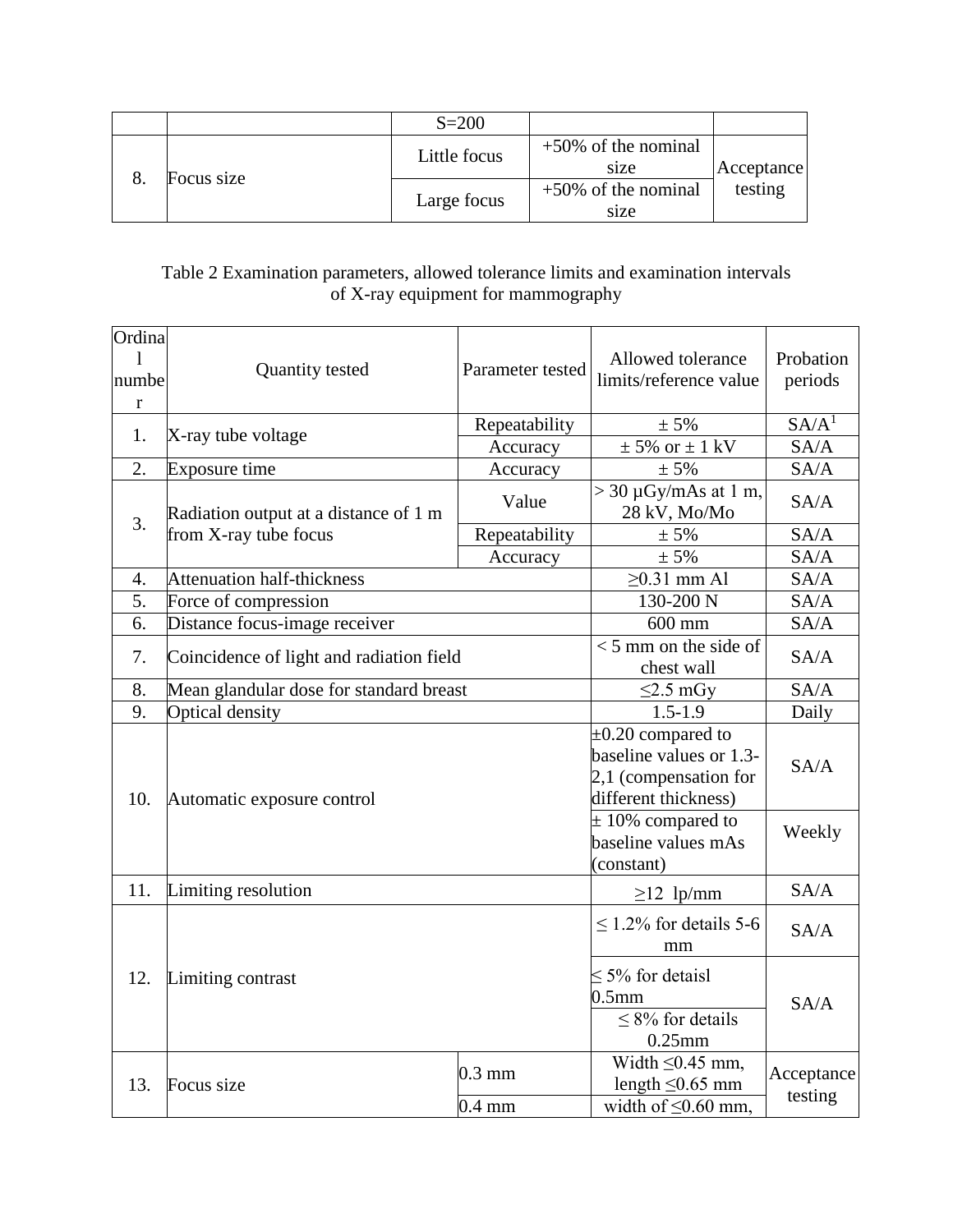| mm |
|----|
|----|

<sup>1</sup> SA/A - Semi-annually for mammograms used for systematic imaging or annually for other.

Table 3 Examination parameters, allowed tolerance limits and periods for testing of systems for film development

| Ordinal<br>numbel<br>r | Quantity tested                      | Parameter tested                                                 | Allowed tolerance<br>limits                                        | Probation<br>periods |
|------------------------|--------------------------------------|------------------------------------------------------------------|--------------------------------------------------------------------|----------------------|
| 1.                     | Darkroom testing                     | Optical density of<br>non-exposed<br>developed film after<br>60s | $\leq 0.05$                                                        | Annually             |
| 2.                     | Optical density                      | Reference value 24h<br>after preparation of<br>new chemicals     | $\pm 0.30$                                                         | Daily                |
| 3.                     | Primary unexposed film<br>blackening | Optical density                                                  | ${}_{0.25}$                                                        | Weekly               |
| $\overline{4}$ .       |                                      | MGrad                                                            | $3.0 - 4.0$                                                        | Weekly               |
|                        | Sensitometry                         | Grad1/2                                                          | $3.5 - 5.0$                                                        | Weekly               |
|                        |                                      | Repeatability                                                    | $\pm 10\%$                                                         | Weekly               |
| 5.                     | Temperature of developer             |                                                                  | $\pm 1$ ° C in relation to<br>value recommended by<br>manufacturer | Weekly               |

Quantities given in Table 3 can be checked in case of different values of the given parameters if it is in accordance with the manufacturer's recommendations.

*Mean gradient (MGrad)* - a measure of contrast, corresponds to the gradient of the sensisometric curve between points  $D = 2 \text{ min}$  OD and +2.00 D OD  $1 = +0.25 \text{ min}$ .

*Central gradient (Grad1* / 2) - a measure of contrast, corresponds to the gradient of sensitometric curve between points  $D = 2 \text{ min}$  OD and  $+2.00$  D OD  $1 = +1.00 \text{ min}$ .

### Table 4 Examination parameters, allowed tolerance limits and examination intervals for system of film reviewing

| Ordina<br>numbe | <b>Quantity tested</b> | Parameter tested | Allowed tolerance<br>limits                                                 | Probation<br>periods             |
|-----------------|------------------------|------------------|-----------------------------------------------------------------------------|----------------------------------|
|                 | <b>Brightness</b>      | value            | 1500-3000 cd/m <sup>2</sup><br>3000-6000 cd/m <sup>2</sup><br>(mammography) | Semi-<br>annually or<br>annually |
| $\overline{2}$  | <b>Brightness</b>      | homogeneity      | $\pm 30\%$                                                                  | Semi-<br>annually or<br>annually |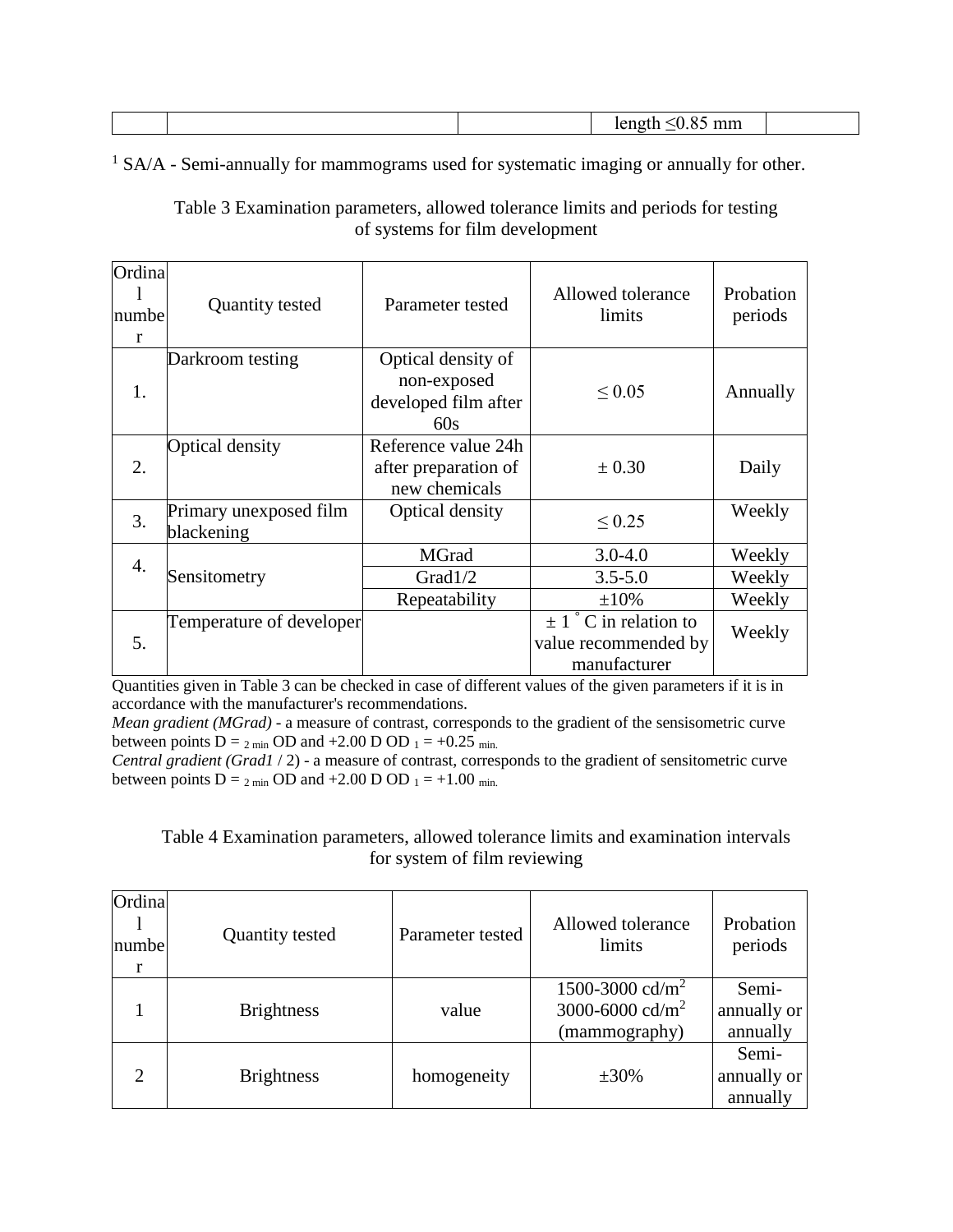|  |                            |       | $\leq$ 50 lux at a distance of | Semi-       |
|--|----------------------------|-------|--------------------------------|-------------|
|  | Brightness (ambient light) | value | .m                             | annually or |
|  |                            |       |                                | annually    |

Table 5 Examination parameters, allowed tolerance limits and examination intervals for X-ray devices for illumination

| Ordina           |                                             |                          |                               |           |  |
|------------------|---------------------------------------------|--------------------------|-------------------------------|-----------|--|
|                  | Parameter tested<br>quantity tested         |                          | Allowed tolerance             | Probation |  |
| numbe            |                                             |                          | limits                        | period    |  |
| r                |                                             |                          |                               |           |  |
| 1.               | X-ray tube voltage                          | Repeatability            | $±10\%$                       | Annually  |  |
|                  |                                             | Accuracy                 | ±10%                          | Annually  |  |
| 2.               | Exposure time                               | Accuracy                 | $±10\%$                       | Annually  |  |
|                  |                                             | Normal volume            | $\leq$ 25 mGy/min             | Annually  |  |
| 3.               | Maximum volume of dose                      | of dose output           |                               |           |  |
|                  | output $1$                                  | Large volume of          | $\leq$ 100 mGy/min            | Annually  |  |
|                  |                                             | dose output              |                               |           |  |
| $\overline{4}$ . | <b>Attenuation half-thickness</b>           |                          | $\geq$ 2.3 mmAl voltage of    | Annually  |  |
|                  |                                             |                          | 80 kV                         |           |  |
| 5.               | Coincidence of light and exposure field     |                          | $\leq$ 2% of distance focus-  | Annually  |  |
|                  |                                             | input image intensifiers |                               |           |  |
| 6.               | Position of central ray                     |                          | $\leq$ 1% of distance focus-  | Annually  |  |
|                  |                                             |                          | input image intensifiers      |           |  |
|                  |                                             |                          | 36-40 cm: ≥0.7 lp/mm          |           |  |
| 7.               | Limiting resolution                         |                          | 30-35 cm: $\geq$ 0.8 lp/mm    |           |  |
|                  |                                             |                          | 20-24 cm: $\geq 0.9$ lp/mm    | Annually  |  |
|                  |                                             |                          | 15-19 cm: $\geq$ 1.25 lp/mm   |           |  |
| 8.               | Threshold contrast                          | $\leq 4\%$               | Annually                      |           |  |
|                  |                                             |                          | $\leq 1$ µGy/s (without grid, |           |  |
| 9.               | Air kerma at the input surface of the image |                          | for phantom thickness         |           |  |
|                  | amplifier                                   |                          | of 20cm diameter of           | Annually  |  |
|                  |                                             | field 25 cm)             |                               |           |  |

Table 6 examination parameters, allowed tolerance limits and examination intervals for X-ray equipment for computed tomography

| Ordina<br>numbe | quantity tested    | Parameter tested              | Allowed tolerance<br>limits | Probation<br>periods |
|-----------------|--------------------|-------------------------------|-----------------------------|----------------------|
|                 | X-ray tube voltage | Repeatability                 | $\pm 10\%$                  | Annually             |
|                 |                    | Accuracy                      | $\pm 10\%$                  | Annually             |
|                 | Linearity CT no.   | Water: $_{\text{Water}}$ CT = | $±$ 4 CT                    | Monthly              |
|                 |                    | Air $_{\text{air}}$ CT = 1000 | $± 10$ CT                   | Monthly              |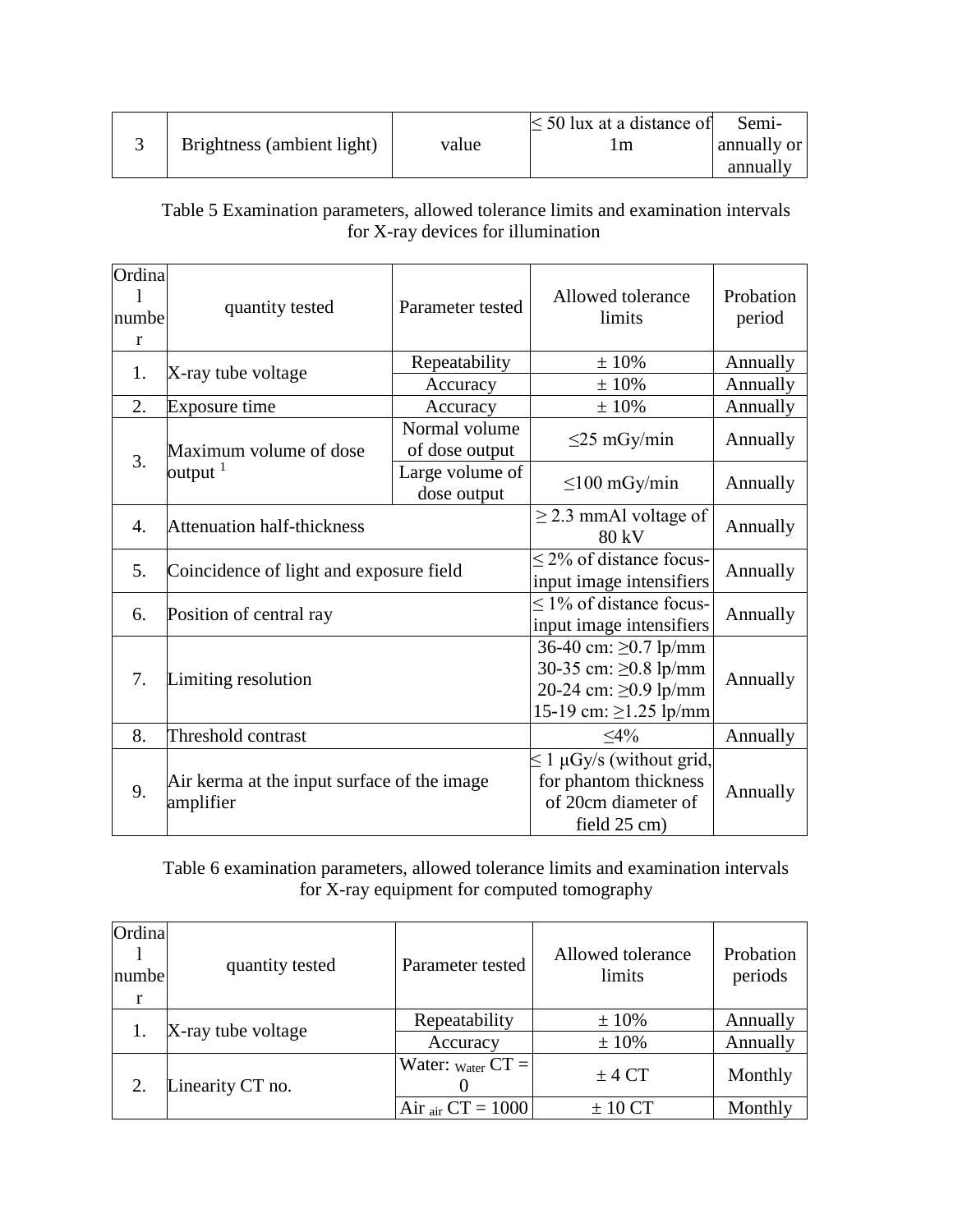| 3.  | Homogeneity                  |                                   | ± 2 CT               | Daily    |
|-----|------------------------------|-----------------------------------|----------------------|----------|
| 4.  | Noise                        |                                   | $\pm$ 0.2% CT or 10% | Annually |
|     |                              | $s \leq 2$ mm                     | ± 50%                | Annually |
| .5. | Slice thickness              | $2 \text{ mm} < s < 8 \text{ mm}$ | ± 25%                | Annually |
|     |                              | $s \geq 8$ mm                     | ± 10%                | Annually |
|     |                              |                                   | 50%                  | Annually |
| 6.  | Decomposition lp/cm- MTF     |                                   | 10%                  | Annually |
|     |                              |                                   | 2%                   | Annually |
|     |                              | In the middle of                  |                      |          |
|     | CT dose index-CTDI           | phantom                           |                      | Annually |
| 7.  |                              | up                                | Acceptance testing   |          |
|     |                              | down                              |                      |          |
|     |                              | left                              |                      |          |
|     |                              | right                             |                      |          |
|     |                              | Deviation in the                  |                      |          |
|     |                              | longitudinal                      |                      |          |
|     |                              | direction when                    | $\pm$ 2 mm           | Annually |
|     | Positioning of patient's bed | moving bed for                    |                      |          |
| 8.  | under load of 70 kg          | 30 mm                             |                      |          |
|     |                              | Deviation to                      |                      |          |
|     |                              | move forward by                   | $\pm$ 2 mm           | Annually |
|     |                              | 30 mm and back                    |                      |          |
|     |                              | to the beginning                  |                      |          |

Table 7.examination parameters, allowed tolerance limits and examination intervals for dental X-ray devices

| Ordina<br>numbe<br>r | quantity tested                              | Parameter tested         | Allowed<br>tolerance limits | Probation periods |
|----------------------|----------------------------------------------|--------------------------|-----------------------------|-------------------|
| 1.                   |                                              | Repeatability            | ± 10%                       | Annually          |
|                      | X-ray tube voltage                           | Accuracy                 | ± 10%                       | Annually          |
|                      |                                              | Repeatability            | $±10\%$                     | Annually          |
| 2.                   | Exposure time                                | Accuracy                 | $±10\%$                     | Annually          |
|                      |                                              | Linearity                | $±10\%$                     | Annually          |
| 3.                   |                                              | Repeatability            | $±10\%$                     | Annually          |
|                      | Output dose at the tube top                  | Accuracy                 | $±10\%$                     | Annually          |
|                      |                                              | For voltage $<$ 70<br>kV | $>1.5$ mmAl                 | Annually          |
| $\overline{4}$ .     | <b>Attenuation half-thickness</b>            | For voltage $> 70$<br>kV | $>$ 2.5 mmAl                | Annually          |
| 5.                   | Field quantity at the tube top $\frac{1}{1}$ |                          | $N \leq 6$ cm               | Annually          |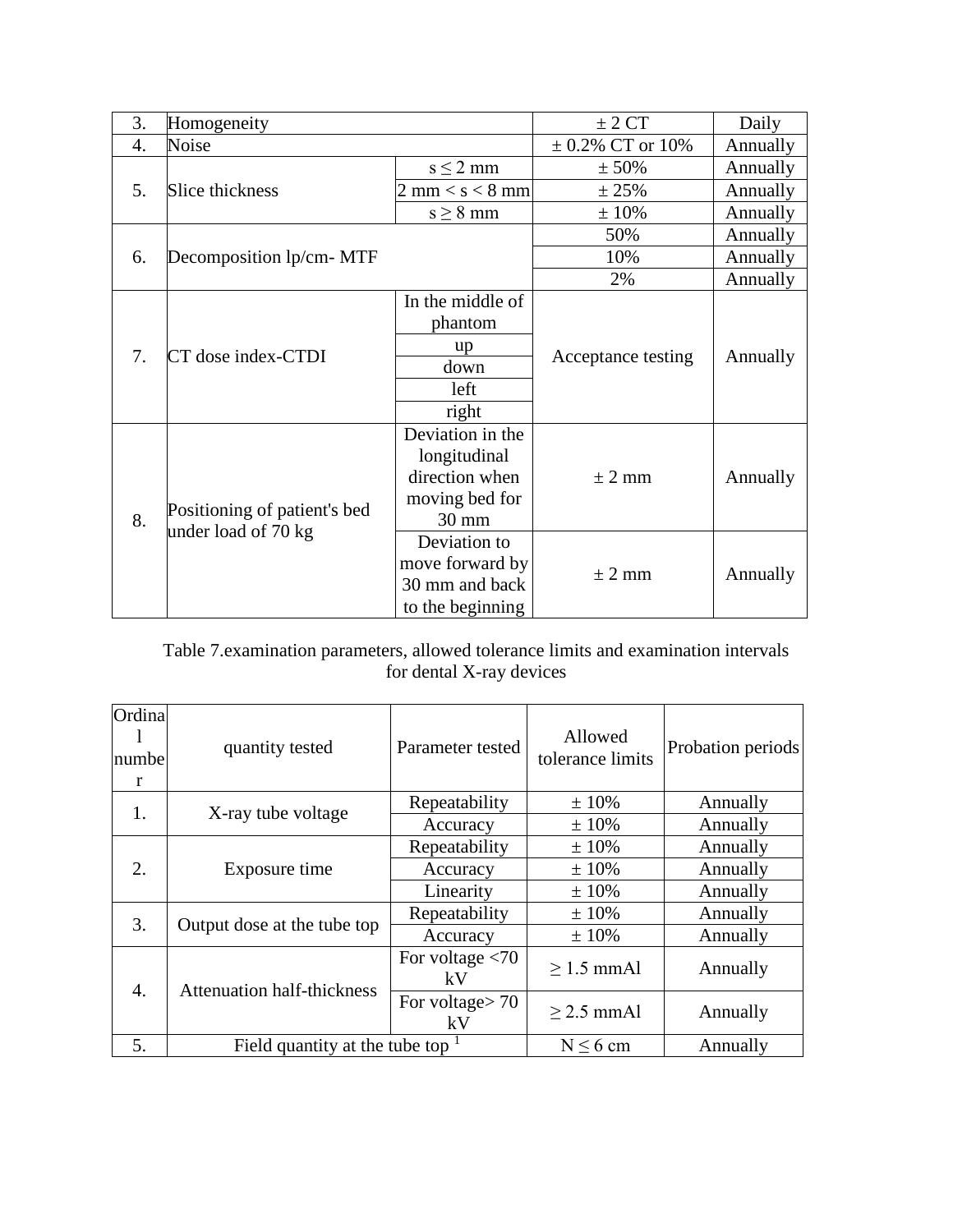In dental X-ray devices for panoramic imaging the quantity under number 5 shall not be measured.

| quantity<br>Parameter tested<br>tolerance<br>tested<br>numbe<br>Daily Monthly Annually<br>limits<br>r<br>$\pm$ 1 <sup>o</sup><br>Angle<br>X<br>X<br>X<br>$\pm$ 1 $^{\circ}$<br>Collimator angle<br>X<br>X<br>Optical distance indicator<br>X<br>X<br>$\pm$ 2 mm<br>10 x 10 cm<br>X<br>$\boldsymbol{\mathrm{X}}$<br>± 2 mm<br>Field size<br>20 x 20 cm<br>X<br>$\pm$ 2 mm<br>X<br>indicators<br>X<br>$\boldsymbol{\mathrm{X}}$<br>30 x 15 cm<br>$±$ 2 mm<br>X<br>$\boldsymbol{\mathrm{X}}$<br>30 x 15 cm<br>± 2 mm<br>Stability of indicator section<br><b>MECHANIC</b><br>1 mm half-<br>X<br>X<br>1.<br>AL<br>with rotating collimator<br>meas.<br><b>ACCURACY</b><br>$\pm$ 2 mm<br>Coincidence with laser<br>form<br>X<br>X | Ordina |  |                                                        |  | Allowed       | Frequency of testing |  |   |
|------------------------------------------------------------------------------------------------------------------------------------------------------------------------------------------------------------------------------------------------------------------------------------------------------------------------------------------------------------------------------------------------------------------------------------------------------------------------------------------------------------------------------------------------------------------------------------------------------------------------------------------------------------------------------------------------------------------------------|--------|--|--------------------------------------------------------|--|---------------|----------------------|--|---|
|                                                                                                                                                                                                                                                                                                                                                                                                                                                                                                                                                                                                                                                                                                                              |        |  |                                                        |  |               |                      |  |   |
|                                                                                                                                                                                                                                                                                                                                                                                                                                                                                                                                                                                                                                                                                                                              |        |  |                                                        |  |               |                      |  |   |
|                                                                                                                                                                                                                                                                                                                                                                                                                                                                                                                                                                                                                                                                                                                              |        |  |                                                        |  |               |                      |  |   |
|                                                                                                                                                                                                                                                                                                                                                                                                                                                                                                                                                                                                                                                                                                                              |        |  |                                                        |  |               |                      |  |   |
|                                                                                                                                                                                                                                                                                                                                                                                                                                                                                                                                                                                                                                                                                                                              |        |  |                                                        |  |               |                      |  |   |
|                                                                                                                                                                                                                                                                                                                                                                                                                                                                                                                                                                                                                                                                                                                              |        |  |                                                        |  |               |                      |  |   |
|                                                                                                                                                                                                                                                                                                                                                                                                                                                                                                                                                                                                                                                                                                                              |        |  |                                                        |  |               |                      |  |   |
|                                                                                                                                                                                                                                                                                                                                                                                                                                                                                                                                                                                                                                                                                                                              |        |  |                                                        |  |               |                      |  |   |
|                                                                                                                                                                                                                                                                                                                                                                                                                                                                                                                                                                                                                                                                                                                              |        |  |                                                        |  |               |                      |  |   |
|                                                                                                                                                                                                                                                                                                                                                                                                                                                                                                                                                                                                                                                                                                                              |        |  |                                                        |  |               |                      |  |   |
|                                                                                                                                                                                                                                                                                                                                                                                                                                                                                                                                                                                                                                                                                                                              |        |  |                                                        |  |               |                      |  |   |
|                                                                                                                                                                                                                                                                                                                                                                                                                                                                                                                                                                                                                                                                                                                              |        |  | isocentre                                              |  |               |                      |  |   |
|                                                                                                                                                                                                                                                                                                                                                                                                                                                                                                                                                                                                                                                                                                                              |        |  |                                                        |  | isocentre for |                      |  |   |
| each laser                                                                                                                                                                                                                                                                                                                                                                                                                                                                                                                                                                                                                                                                                                                   |        |  |                                                        |  |               |                      |  |   |
| $\pm 1^{\circ}$<br>Angle<br>X<br>X                                                                                                                                                                                                                                                                                                                                                                                                                                                                                                                                                                                                                                                                                           |        |  |                                                        |  |               |                      |  |   |
| Position of<br>Height of                                                                                                                                                                                                                                                                                                                                                                                                                                                                                                                                                                                                                                                                                                     |        |  |                                                        |  |               |                      |  |   |
| patient brackets<br>patient<br>X<br>$\pm$ 2 mm                                                                                                                                                                                                                                                                                                                                                                                                                                                                                                                                                                                                                                                                               |        |  |                                                        |  |               |                      |  |   |
| brackets                                                                                                                                                                                                                                                                                                                                                                                                                                                                                                                                                                                                                                                                                                                     |        |  |                                                        |  |               |                      |  |   |
| 3% of the                                                                                                                                                                                                                                                                                                                                                                                                                                                                                                                                                                                                                                                                                                                    |        |  | Permanence of output beam of<br>high-energy photons    |  |               |                      |  |   |
| X<br>reference<br>X                                                                                                                                                                                                                                                                                                                                                                                                                                                                                                                                                                                                                                                                                                          |        |  |                                                        |  |               |                      |  |   |
| value                                                                                                                                                                                                                                                                                                                                                                                                                                                                                                                                                                                                                                                                                                                        |        |  |                                                        |  |               |                      |  |   |
| 3% of the                                                                                                                                                                                                                                                                                                                                                                                                                                                                                                                                                                                                                                                                                                                    |        |  | The permanence of output<br>beam of low energy photons |  |               |                      |  |   |
| reference                                                                                                                                                                                                                                                                                                                                                                                                                                                                                                                                                                                                                                                                                                                    |        |  |                                                        |  |               | X                    |  | X |
| value                                                                                                                                                                                                                                                                                                                                                                                                                                                                                                                                                                                                                                                                                                                        |        |  |                                                        |  |               |                      |  |   |
| 3% of the<br>Permanence of one output                                                                                                                                                                                                                                                                                                                                                                                                                                                                                                                                                                                                                                                                                        |        |  |                                                        |  |               |                      |  |   |
| X<br>beam of electrons (every day<br>reference<br>X                                                                                                                                                                                                                                                                                                                                                                                                                                                                                                                                                                                                                                                                          |        |  |                                                        |  |               |                      |  |   |
| other)<br>value<br><b>RADIATION</b><br>2.                                                                                                                                                                                                                                                                                                                                                                                                                                                                                                                                                                                                                                                                                    |        |  |                                                        |  |               |                      |  |   |
| According                                                                                                                                                                                                                                                                                                                                                                                                                                                                                                                                                                                                                                                                                                                    |        |  |                                                        |  |               |                      |  |   |
| to the<br>reference                                                                                                                                                                                                                                                                                                                                                                                                                                                                                                                                                                                                                                                                                                          |        |  |                                                        |  |               |                      |  |   |
| Correct operation of angular<br>X<br>therapy functions<br>values of                                                                                                                                                                                                                                                                                                                                                                                                                                                                                                                                                                                                                                                          |        |  |                                                        |  |               |                      |  |   |
| manufacture                                                                                                                                                                                                                                                                                                                                                                                                                                                                                                                                                                                                                                                                                                                  |        |  |                                                        |  |               |                      |  |   |
| $\bf r$                                                                                                                                                                                                                                                                                                                                                                                                                                                                                                                                                                                                                                                                                                                      |        |  |                                                        |  |               |                      |  |   |
| $0^{\circ}$<br>$\pm$ 2.5% of                                                                                                                                                                                                                                                                                                                                                                                                                                                                                                                                                                                                                                                                                                 |        |  |                                                        |  |               |                      |  |   |
| Symmetry<br>$90^\circ$<br>the reference<br>X                                                                                                                                                                                                                                                                                                                                                                                                                                                                                                                                                                                                                                                                                 |        |  |                                                        |  |               |                      |  |   |
| /flatness<br>$180^{\circ}$<br>value                                                                                                                                                                                                                                                                                                                                                                                                                                                                                                                                                                                                                                                                                          |        |  |                                                        |  |               |                      |  |   |

Table 8.Examination parameters, allowed tolerance limits and examination intervals for accelerators in radiotherapy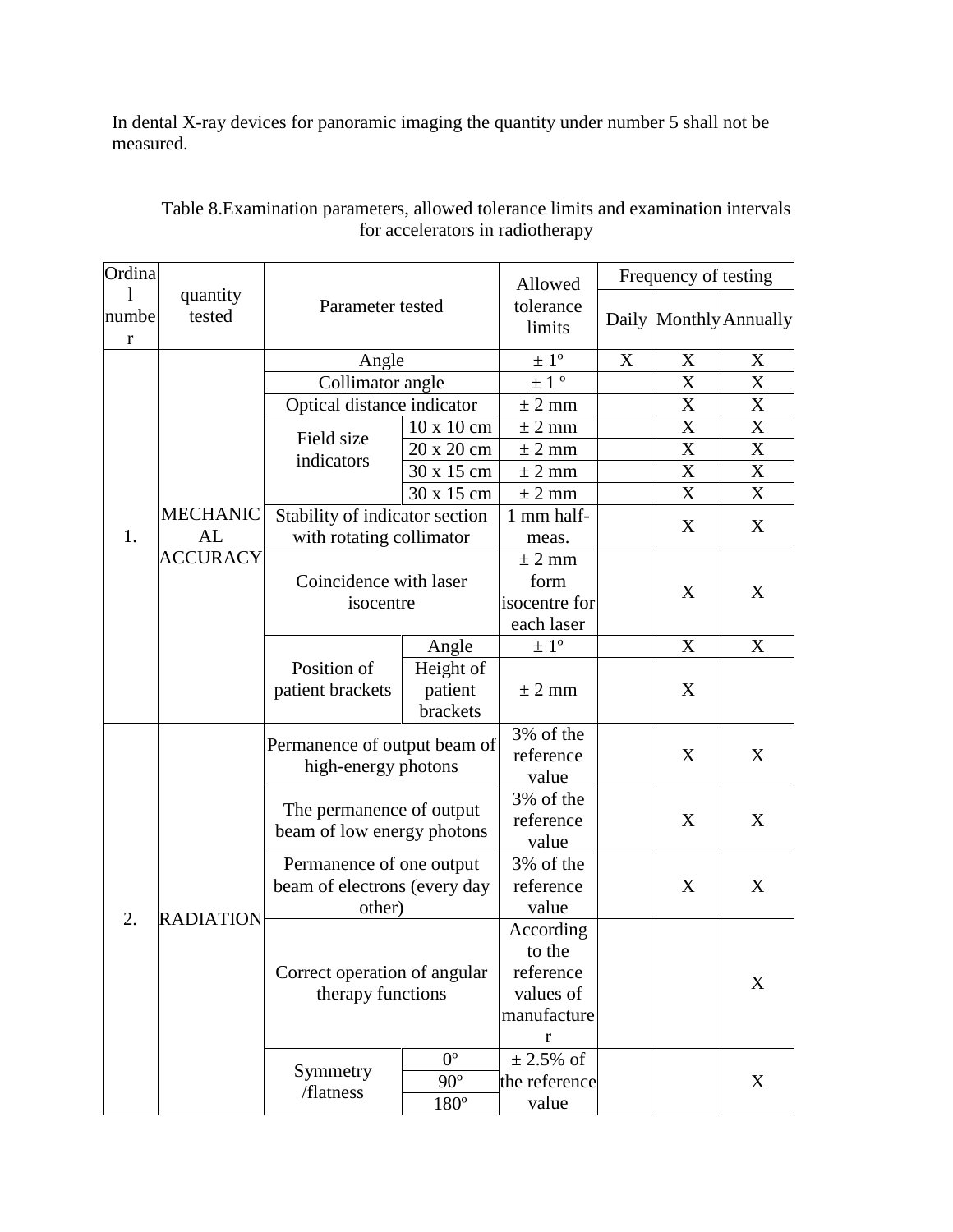|  |                                                                  | $270^\circ$ |                                                    |   |   |
|--|------------------------------------------------------------------|-------------|----------------------------------------------------|---|---|
|  | Coincidence of light and<br>radiation field $(10x10 \text{ cm})$ |             | $\pm$ 2 mm<br>from the<br>edge of light<br>field   | X | X |
|  | Centering of the light field and<br>radiation field (10x10cm)    |             | $\pm$ 2 mm<br>from the<br>center of<br>light field | X | X |

# Table 9. Examination parameters, allowed tolerance limits and examination intervals of a devices with  $60$  Co for external radiation

| Ordina                |                                          |                                                                                | Allowed                                            |   | The frequency of testing |                        |
|-----------------------|------------------------------------------|--------------------------------------------------------------------------------|----------------------------------------------------|---|--------------------------|------------------------|
| numbe<br>$\mathbf{r}$ | quantity<br>tested                       | Parameter tested                                                               | tolerance<br>limits                                |   |                          | Daily Monthly Per year |
|                       |                                          | Isocentre collimator<br>rotation                                               | $2 \text{ mm}$<br>diameter                         |   | X                        | X                      |
| 1.                    |                                          | Isocenter rotation<br>gentry                                                   | $3 \text{ mm}$<br>diameter                         |   | X                        | X                      |
|                       |                                          | Izocenter rotation of<br>patient table                                         | $2 \text{ mm}$<br>diameter                         |   | X                        | X                      |
|                       | <b>MECHANIC</b><br>AL<br><b>ACCURACY</b> | Matching of<br>mechanical<br>isocenter: screen,<br>gentry and patient<br>table | $2 \text{ mm}$<br>diameter                         |   | X                        | X                      |
|                       |                                          | Matching of<br>mechanical isocenter<br>and isocenter of<br>radiation field     | $2 \text{ mm}$<br>diameter                         | X | X                        | X                      |
|                       |                                          | Coincidence of laser<br>with isocentre                                         | $±$ 2 mm<br>from<br>isocentre<br>Xor each<br>laser |   | X                        | X                      |
| 2.                    | <b>RADIATION</b>                         | Permanence of<br>output beam in<br>izocentre                                   | 2% of the<br>reference<br>value                    |   | X                        | X                      |
|                       |                                          | Permanence of                                                                  | 2% of the                                          |   | X                        | X                      |